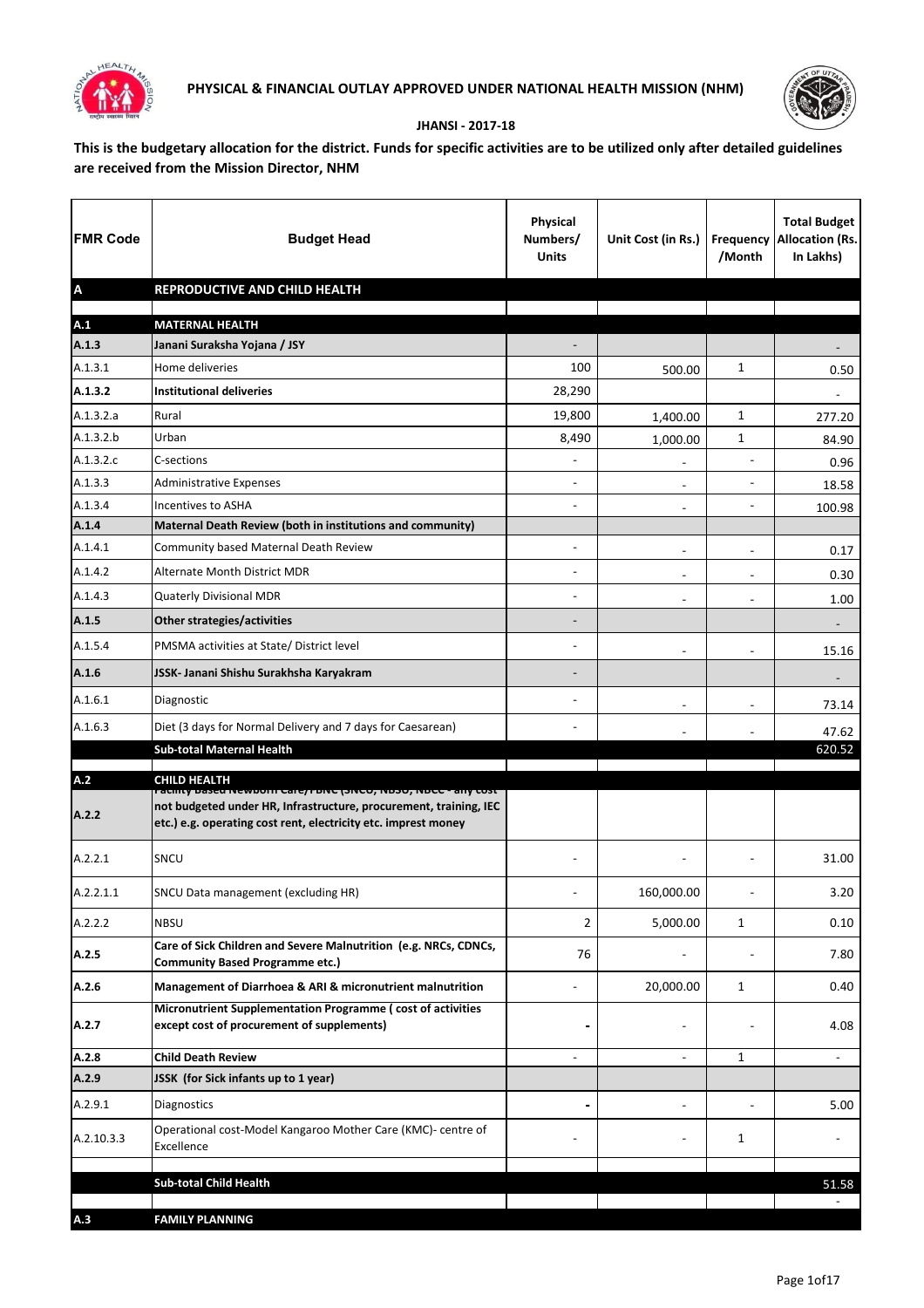| <b>FMR Code</b> | <b>Budget Head</b>                                                                                                                                                                                                                                                                                                                 | Physical<br>Numbers/<br><b>Units</b> | Unit Cost (in Rs.) | <b>Frequency</b><br>/Month | <b>Total Budget</b><br><b>Allocation (Rs.</b><br>In Lakhs) |
|-----------------|------------------------------------------------------------------------------------------------------------------------------------------------------------------------------------------------------------------------------------------------------------------------------------------------------------------------------------|--------------------------------------|--------------------|----------------------------|------------------------------------------------------------|
| A.3.1           | <b>Terminal/Limiting Methods</b>                                                                                                                                                                                                                                                                                                   |                                      |                    |                            |                                                            |
| A.3.1.1         | Female sterilization fixed day services                                                                                                                                                                                                                                                                                            |                                      | $\blacksquare$     |                            | 5.92                                                       |
| A.3.1.2         | Male Sterilization fixed day services                                                                                                                                                                                                                                                                                              |                                      |                    |                            | 0.14                                                       |
| A.3.1.3         | Compensation for female sterilization<br>(Provide breakup for cases covered in public facility, private facility.<br>Enhanced Compensation Scheme (if applicable) additionally<br>provide number of PPS done.<br>Female sterilization done in MPV districts may also be budgeted in<br>this head and the break up to be reflected) |                                      |                    |                            | 170.00                                                     |
| A.3.1.4         | Compensation for male sterilization/NSV<br>(Provide breakup for cases covered in public facility, private facility.<br>Male sterilization done in MPV districts may also be budgeted in<br>this head and the break up to be reflected)                                                                                             |                                      |                    |                            | 1.46                                                       |
| A.3.2           | <b>Spacing Methods</b>                                                                                                                                                                                                                                                                                                             |                                      |                    |                            |                                                            |
| A.3.2.2         | Compensation for IUCD insertion at health facilities (including fixed<br>day services at SHC and PHC)<br>[Provide breakup: Public Sector (@Rs. 20/insertion)/Private Sector<br>(@Rs. 75/insertion for EAG states)]                                                                                                                 |                                      |                    |                            | 3.11                                                       |
| A.3.2.3         | PPIUCD services (Incentive to provider @Rs 150 per PPIUCD<br>insertion and Compensation to beneficiary@Rs 300/PPIUCD<br>insertion)                                                                                                                                                                                                 |                                      |                    |                            | 24.03                                                      |
| A.3.2.4         | PAIUCD Services (Incentive to provider @Rs 150 per PAIUCD<br>insertion and Compensation to beneficiary@Rs 300 per PAIUCD<br>insertion)                                                                                                                                                                                             |                                      |                    |                            | 0.16                                                       |
| A.3.2.7         | Dissemination of FP manuals and guidelines                                                                                                                                                                                                                                                                                         |                                      | $\overline{a}$     |                            | 0.20                                                       |
| A.3.3           | POL for Family Planning/ Others (including additional mobility<br>support to surgeon's team if req)                                                                                                                                                                                                                                |                                      |                    | $\mathbf 0$                | 1.73                                                       |
| A.3.5           | <b>Other strategies/activities:</b>                                                                                                                                                                                                                                                                                                |                                      |                    |                            |                                                            |
| A.3.5.3         | Performance reward if any                                                                                                                                                                                                                                                                                                          |                                      |                    |                            | 0.50                                                       |
| A.3.5.4         | World Population Day' celebration (such as mobility, IEC activities<br>etc.): funds earmarked for district and block level activities                                                                                                                                                                                              |                                      |                    |                            | 1.80                                                       |
| A.3.5.5         | Vasectomy Fortnight celebration (such as mobility, IEC activities<br>etc.): funds earmarked for district and block level activities                                                                                                                                                                                                |                                      |                    |                            | 1.05                                                       |
| A.3.5.6         | Other strategies/activities (such as strengthening services for<br>IUCD, Sterilisation, new contraceptives etc.)                                                                                                                                                                                                                   |                                      |                    |                            |                                                            |
| A.3.5.6.1       | Printing of FP Manuals, Guidelines, etc.                                                                                                                                                                                                                                                                                           |                                      |                    |                            | 2.71                                                       |
| A.3.5.6.2       | Enhance Contribution of PRIs and Family members of eligible<br>couples in 75 districts with high unmet need and TFR                                                                                                                                                                                                                |                                      |                    |                            | 0.20                                                       |
| A.3.7           | Mission Parivar Vikas (Please provide break up of the services to<br>be undertaken as per GoI guidelines) (The budget line is applicable<br>for 7 states (145 High fertility districts under MPV))                                                                                                                                 |                                      |                    |                            |                                                            |
| A.3.7.1         | Saas Bahu Sammellan                                                                                                                                                                                                                                                                                                                |                                      | 1600               | 1                          |                                                            |
| A.3.7.2         | Nayi Pehl Kit                                                                                                                                                                                                                                                                                                                      |                                      |                    |                            |                                                            |
| A.3.7.3         | Injectable contraceptive incentive                                                                                                                                                                                                                                                                                                 |                                      |                    |                            |                                                            |
| A.3.7.4         | Mission Parivar Vikas Campaign (Frequency-at least<br>4/year)(Campaign in month of July and Nov to be clubbed with<br>WPD & Vasectomy fortnight and to be budgeted under respective<br>head)                                                                                                                                       |                                      |                    |                            |                                                            |
| A.3.7.5         | Other activities (demand generation, strengthening service delivery<br>etc.)                                                                                                                                                                                                                                                       |                                      |                    |                            |                                                            |
|                 | <b>Sub-total Family Planning</b>                                                                                                                                                                                                                                                                                                   |                                      |                    |                            | 213.01                                                     |
| A.4             | ADOLESCENT HEALTH / RKSK (Rashtriya Kishore Swasthya<br>Karyakram)                                                                                                                                                                                                                                                                 |                                      |                    |                            |                                                            |
| A.4.1           | <b>Facility based services</b>                                                                                                                                                                                                                                                                                                     |                                      |                    |                            |                                                            |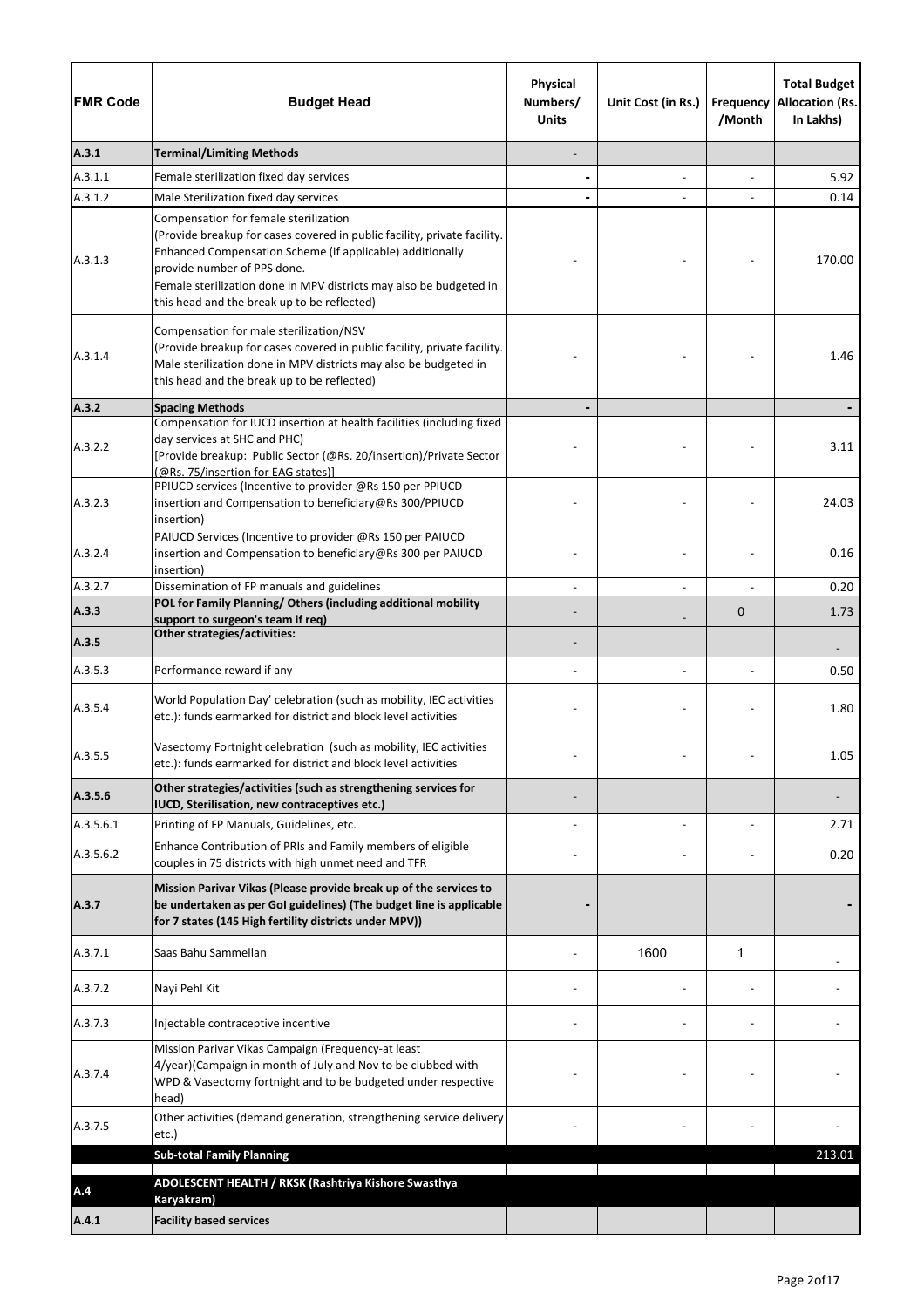| <b>FMR Code</b>    | <b>Budget Head</b>                                                                                                | Physical<br>Numbers/<br><b>Units</b> | Unit Cost (in Rs.)     | /Month         | <b>Total Budget</b><br><b>Frequency Allocation (Rs.</b><br>In Lakhs) |
|--------------------|-------------------------------------------------------------------------------------------------------------------|--------------------------------------|------------------------|----------------|----------------------------------------------------------------------|
|                    | District level Quartely RKSK review meeting @ Rs. 5000/ meeting                                                   | 1                                    | 5,000.00               | 4              | 0.20                                                                 |
| A.4.1.1            | Block level Quartely RKSK review meeting @ Rs. 2500/ meeting                                                      | 8                                    | 2,500.00               | 4              | 0.80                                                                 |
|                    | AFHC at MC/DH level @ Rs 600 month for 12 months                                                                  | $\overline{2}$                       | 600.00                 | 12             | 0.14                                                                 |
| A.4.1.3            | AFHC at CHC level @ Rs 400/per month for 12 months                                                                |                                      | 400.00                 | 12             |                                                                      |
| A.4.1.4            | Mobility Support for 294 AH Counsellors at CHC level @ Rs. 1000                                                   |                                      |                        | 12             |                                                                      |
| A.4.1.5            | per month for 8 visit/month<br>Mobility Support for RKSK consultant @ Rs. 2400/month for 8 visit<br>for 12 months |                                      | 1,000.00<br>2,400.00   | 12             |                                                                      |
| A.4.2              | <b>Community level Services</b>                                                                                   |                                      |                        |                |                                                                      |
| A.4.2.2            | Organizing Adolescent Health day                                                                                  |                                      | 5,000.00               | $\overline{2}$ |                                                                      |
|                    | <b>Sub-total RKSK</b>                                                                                             |                                      |                        |                | 1.14                                                                 |
| A.5                | <b>RBSK</b>                                                                                                       |                                      |                        |                |                                                                      |
| A.5.1              | Operational Cost of RBSK (Mobility support, DEIC etc.)                                                            |                                      |                        |                |                                                                      |
| A.5.1.2            | One meeting @ Rs. 500 per block for microplan                                                                     | 8                                    | 500.00                 | $\mathbf{1}$   | 0.04                                                                 |
| A.5.1.3            | Mobility support for Mobile health team- 2 Vehicles/Block                                                         | 16                                   | 33,000.00              | 12             | 63.36                                                                |
|                    | Operation cost of DEIC                                                                                            |                                      |                        |                |                                                                      |
|                    | Travel reimbursement for DEIC manager @ Rs. 500 per day/visit for                                                 | 1                                    | 6000                   | 6              |                                                                      |
|                    | 12 days/month for 6 months (Existing and New)                                                                     |                                      |                        |                | 0.36                                                                 |
| A.5.1.4            | One Data card for DEIC manager @ Rs. 1500 each                                                                    | 1                                    | 1500                   | $\mathbf{1}$   | 0.02                                                                 |
|                    | Monthly rental for Data card for DEIC manager @ Rs. 500 each                                                      | 1                                    | 500                    | 6              | 0.03                                                                 |
|                    | Honorarium of HR at DEIC - COE                                                                                    |                                      |                        |                |                                                                      |
|                    | Operational cost of Retructured DEIC                                                                              |                                      |                        | $\blacksquare$ |                                                                      |
|                    | Misslenious for restructured DEIC                                                                                 |                                      |                        |                | $\blacksquare$                                                       |
| A.5.1.5<br>A.5.1.7 | New born screening-Inborn error of metabolism<br>Spectacle for children                                           | 545                                  | 275.00                 | $\mathbf{1}$   | 1.50                                                                 |
|                    | <b>Sub-total RBSK</b>                                                                                             |                                      |                        |                | 65.30                                                                |
|                    |                                                                                                                   |                                      |                        |                |                                                                      |
| A.7                | <b>PNDT Activities</b>                                                                                            |                                      |                        |                |                                                                      |
| A.7.1              | Support to PNDT cell                                                                                              |                                      |                        |                | 3.82                                                                 |
| A.7.2              | <b>Other PNDT activities</b><br>Capacity building of DGCs, CJMs, District Officers, Nodal officers,               |                                      |                        |                |                                                                      |
| A.7.2.9            | Ultrasound owners, ASHAs and AWWs Workshops at State,                                                             |                                      |                        |                | 0.50                                                                 |
|                    | Regional, Division, Districts and Block level<br><b>Sub-total PCPNDT</b>                                          |                                      |                        |                | 4.32                                                                 |
| A.9                | <b>TRAINING</b>                                                                                                   |                                      |                        |                |                                                                      |
| A.9.1.1            | <b>Staff for Training Institutes/ SIHFW/ Nursing Training</b>                                                     |                                      |                        |                |                                                                      |
| A.9.1.1.1          | <b>Hiring of Medical Consultant</b>                                                                               |                                      | $\blacksquare$         | $\overline{a}$ | 2.38                                                                 |
|                    | <b>Nursing faculty</b>                                                                                            |                                      |                        |                |                                                                      |
|                    | Honorarium for faculty                                                                                            |                                      | 35,000.00              | 12             |                                                                      |
| A.9.1.1.2          | Honorarium for Nurse Mentor Tutor                                                                                 |                                      | 45,000.00              | 12             | $\overline{\phantom{a}}$                                             |
|                    | Honorarium for PC                                                                                                 |                                      | 22,600.00              | 12             |                                                                      |
|                    | <b>Nurse Mentors</b>                                                                                              |                                      |                        |                |                                                                      |
| A.9.1.1.3          | Honorarium for Existing Nurse Mentor @Rs. 42000/month<br>Honorarium for New Nurse Mentor @Rs. 40000/month         |                                      | 42,000.00<br>40,000.00 | 12<br>12       |                                                                      |
| A.9.1.2.2          | Setting up of Skil Lab Consumables for CoN & GNMTC                                                                |                                      |                        |                |                                                                      |
| A.9.3.7            | Other maternal health training                                                                                    |                                      |                        |                |                                                                      |
| A.9.3.7.1          | Training for Case sheet filling at L1, L2 and L3                                                                  |                                      |                        | $\omega$       | 0.10                                                                 |
| A.9.5.5.2.f        | One day Orientation for Staff Nurse/ANM on Kangaroo Mother<br>Care (KMC)                                          | 1                                    | 23,000.00              | 1              | 0.23                                                                 |
| A.9.5.5.2.e        | One Day Orientation Meeting for IDCF program                                                                      | 1                                    | 150,000.00             | 1              | 1.50                                                                 |
| A.9.10.1           | Establishment of virtual calss room at National Nodal Centre                                                      |                                      |                        | $\blacksquare$ |                                                                      |
|                    | Dakshata training                                                                                                 |                                      | $\blacksquare$         | $\blacksquare$ | 4.95                                                                 |
| A.9.11.3           | 6 Days/6 weeks training of Nursing faculty, Tutor and NMT etc.                                                    |                                      |                        |                |                                                                      |
| A.9.12.3           | One day orientation for MO / other staff DP under RBSK                                                            | 1                                    | 23,200.00              | $\mathbf{1}$   | 0.23                                                                 |
|                    | <b>Sub-total Training</b>                                                                                         |                                      |                        |                | 9.39                                                                 |
|                    |                                                                                                                   |                                      |                        |                |                                                                      |
| A.10               | PROGRAMME MANAGEMENT                                                                                              |                                      |                        |                |                                                                      |
| A.10.1.11.4        | Budget Approved under Operational Expenses<br>Misc.Travel/POL/Stationery/Communication etc @ Rs. 100000/          |                                      |                        |                |                                                                      |
|                    | District (National Programme for Palliative Care)                                                                 | 1                                    | 100,000.00             | 1              | 1.00                                                                 |
|                    |                                                                                                                   |                                      |                        |                |                                                                      |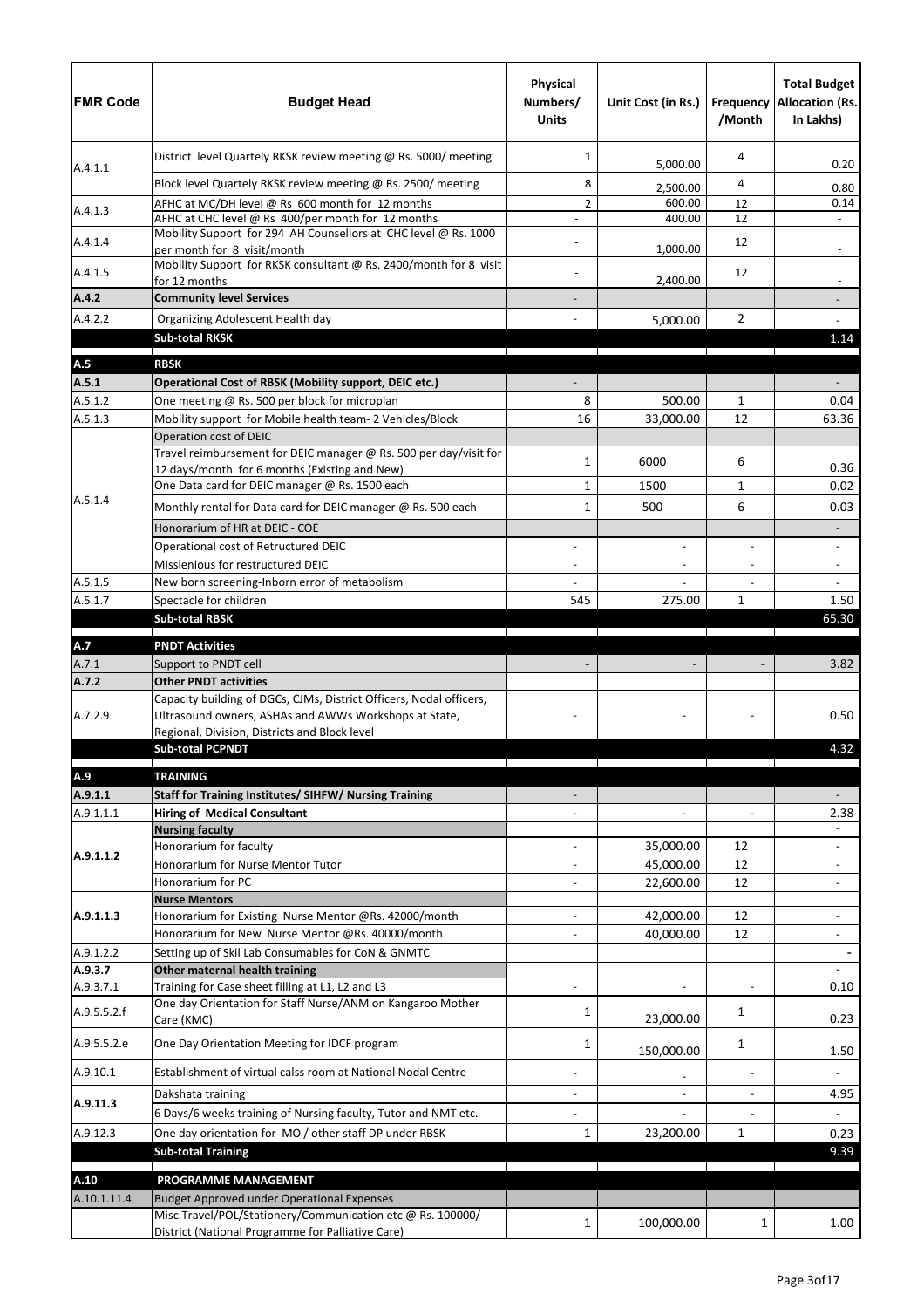| <b>FMR Code</b>      | <b>Budget Head</b>                                                                                         | Physical<br>Numbers/<br><b>Units</b> | Unit Cost (in Rs.)       | Frequency<br>/Month | <b>Total Budget</b><br><b>Allocation (Rs.</b><br>In Lakhs) |
|----------------------|------------------------------------------------------------------------------------------------------------|--------------------------------------|--------------------------|---------------------|------------------------------------------------------------|
| A.10.2               | <b>Strengthening of District society/ District Programme</b>                                               |                                      |                          |                     |                                                            |
|                      | <b>Management Support Unit</b><br>Contractual Staff for DPMU recruited and in position                     |                                      |                          |                     |                                                            |
| A.10.2.1             |                                                                                                            |                                      | 39,690.00                | 12                  | 4.76                                                       |
| A.10.2.2             | District Programme Manager<br>District Accounts Manager                                                    | 1<br>1                               | 32,303.00                | 12                  | 3.88                                                       |
| A.10.2.3             | District Data Manager                                                                                      | 1                                    | 22,050.00                | 12                  | 2.65                                                       |
|                      | Honorarium of RKSK Coordinators @ Rs. 26250/month ofr 12                                                   |                                      |                          |                     |                                                            |
| A.10.2.4             | months                                                                                                     |                                      | 26,250.00                | 12                  |                                                            |
| A.10.2.6             | Data Entry Operators                                                                                       | 2                                    | 10,694.00                | 12                  | 2.57                                                       |
| A.10.2.7             | Support Staff (Kindly Specify)                                                                             | $\mathbf{1}$                         | 8,269.00                 | 12                  | 0.99                                                       |
| A.10.2.8             | <b>Others</b>                                                                                              |                                      |                          |                     |                                                            |
| A.10.2.8.1           | Honorariam for existing DEIC manager's @ Rs. 33000 per month<br>for 12 Months                              | 1                                    | 33,000.00                | 12                  | 3.96                                                       |
|                      | Honorariam for New DEIC manager's @ Rs. 33000 per month for 6<br>months                                    |                                      | 33,000.00                | 6                   |                                                            |
| A.10.2.8.2           | Operational Expenses for DPMU                                                                              | $\mathbf{1}$                         | 88,000.00                | 12                  | 10.56                                                      |
| A.10.2.8.3           | Quality Assurance Committees at Division/ District level                                                   |                                      |                          |                     | 22.68                                                      |
|                      | Monitoring and Evaluation Officers for Mental Health Programme                                             |                                      |                          |                     |                                                            |
| A.10.2.8.5           | Honorarium for Existing Staff @ Rs. 21000 for 12 months                                                    |                                      | 21,000.00                | 12                  |                                                            |
|                      | Honorarium for Existing Staff @ Rs. 20000 for 12 months                                                    | 1                                    | 20,000.00                | 12                  | 2.40                                                       |
|                      | Honorarium for New Staff @ Rs. 20000 for 4 months                                                          |                                      | 20,000.00                | 4                   | $\blacksquare$                                             |
| A.10.3               | <b>Strengthening of Block PMU</b>                                                                          |                                      |                          |                     |                                                            |
| A.10.3.1             | <b>Block Programme Manager</b>                                                                             | 8                                    | 24,255.00                | 12                  | 23.28                                                      |
| A.10.3.2             | <b>Block Accounts Manager</b>                                                                              | 8                                    | 12,128.00                | 12                  | 11.64                                                      |
| A.10.3.7             | <b>Others</b>                                                                                              |                                      |                          |                     |                                                            |
| A.10.3.7.1           | Operational Expenses for BPMU                                                                              | 8                                    | 15,750.00                | 12                  | 15.12                                                      |
| A.10.7               | <b>Mobility Support, Field Visits</b>                                                                      |                                      |                          |                     |                                                            |
| A.10.7.2<br>A.10.7.3 | DPMU/District<br>BPMU/Block                                                                                | 2<br>8                               | 33,000.00                | 12                  | 7.92                                                       |
| A.10.8               | <b>Other Activities</b>                                                                                    |                                      | 33,000.00                | 12                  | 31.68                                                      |
| A.10.8.1             | Divisional AD Office                                                                                       | 2                                    | 33,000.00                | 12                  |                                                            |
|                      |                                                                                                            |                                      |                          |                     | 7.92                                                       |
|                      | <b>Sub-total Programme Management</b>                                                                      |                                      |                          |                     | 153.01                                                     |
|                      | <b>Total of RCH</b>                                                                                        |                                      |                          |                     | 1,118.27                                                   |
| $\, {\bf B}$         | <b>Additionalities under NRHM (Mission Flexible Pool)</b>                                                  |                                      |                          |                     |                                                            |
| <b>B1</b>            | <b>ASHA</b>                                                                                                |                                      |                          |                     |                                                            |
| <b>B1.1</b>          | <b>ASHA Cost:</b>                                                                                          |                                      |                          |                     |                                                            |
| <b>B1.1.1</b>        | <b>Selection &amp; Training of ASHA</b>                                                                    |                                      |                          |                     |                                                            |
| B1.1.1.2             | Module VI & VII                                                                                            | $\blacksquare$                       | 77,650.00                | $\blacksquare$      | 32.78                                                      |
| B1.1.1.3.1           | TOT of ASHA trainers Round III (at RHFWTC)                                                                 | $\overline{\phantom{0}}$             |                          | $\blacksquare$      | 14.47                                                      |
| B1.1.1.4.1           | Supervision costs by ASHA facilitators(12 months)                                                          |                                      |                          |                     | 39.00                                                      |
| B1.1.1.4.2           | Monthly Review meeting of ASHA facilitators with BCM at block<br>level-cost of travel and meeting expenses |                                      | 150.00                   | 12                  | 1.17                                                       |
| <b>B1.1.3</b>        | Performance Incentive/Other Incentive to ASHAs                                                             |                                      |                          |                     |                                                            |
| B1.1.3.1             | <b>ASHA incentives under Maternal Health</b>                                                               |                                      |                          |                     |                                                            |
| B1.1.3.1.1           | HRP identification and followup incentive for ASHA                                                         | $\overline{\phantom{a}}$             | $\overline{\phantom{a}}$ | $\blacksquare$      | 10.80                                                      |
| B1.1.3.1.2           | MDR reporting by ASHA and Community                                                                        | ÷                                    | $\overline{\phantom{a}}$ | $\overline{a}$      | 0.31                                                       |
| B1.1.3.2             | <b>Incentive to ASHA under Child Health</b>                                                                |                                      |                          |                     |                                                            |
| B1.1.3.2.1           | Incentive for Home Based Newborn Care programme                                                            |                                      | $\overline{\phantom{a}}$ |                     | 55.05                                                      |
| B1.1.3.2.5           | Incentive for follow up of discharge SAM children from NRCs                                                |                                      |                          |                     | 0.36                                                       |
| B1.1.3.2.8           | Incentive for IDCF                                                                                         | 1,260                                | 100.00                   | 1                   | 1.26                                                       |
| B1.1.3.3             | ASHA Incentives under family planning (ESB/ PPIUCD/ Others)                                                |                                      |                          |                     |                                                            |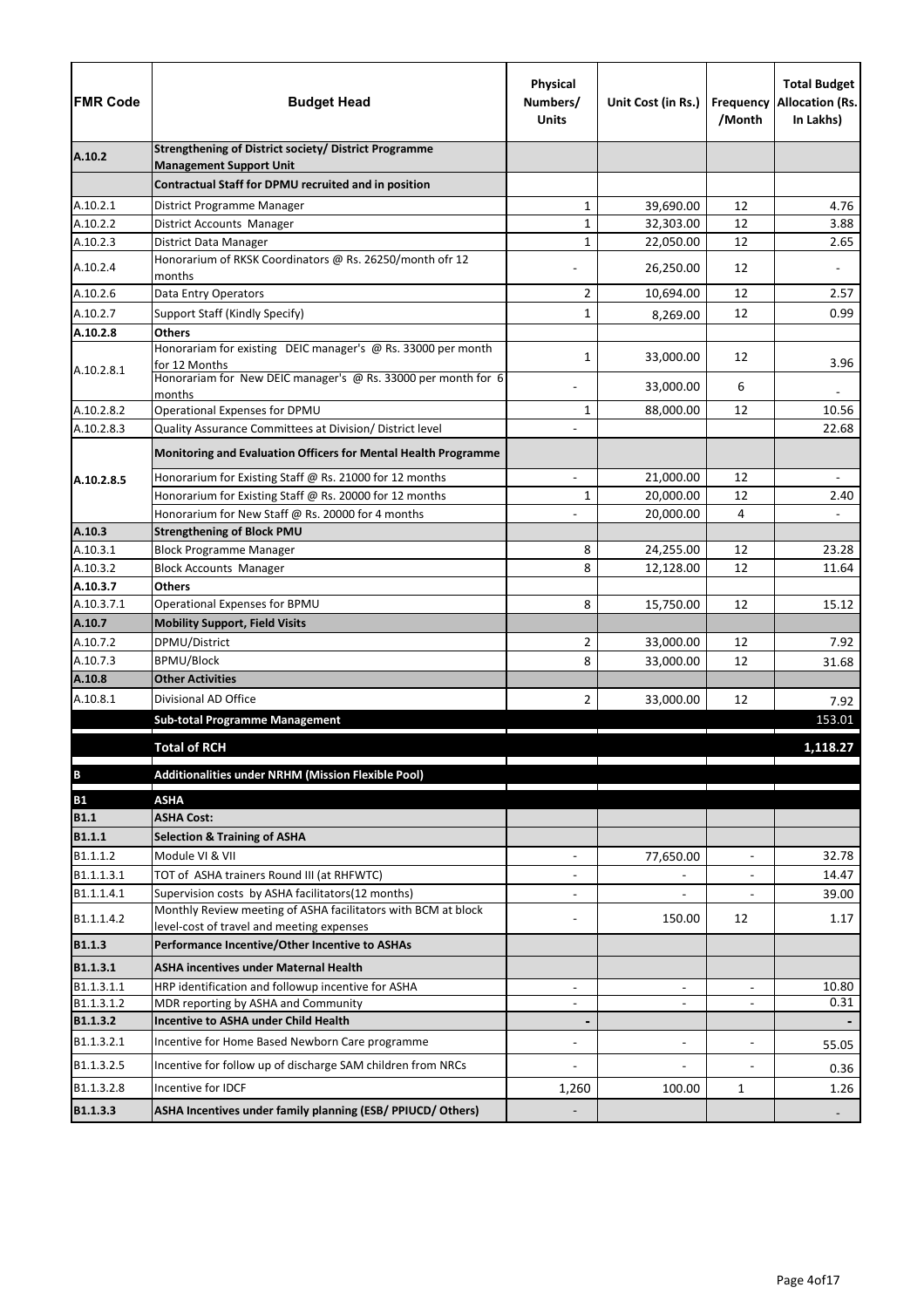| ASHA PPIUCD incentive for accompanying the client for PPIUCD<br>B1.1.3.3.1<br>5,340<br>1<br>8.01<br>150.00<br>insertion (@ Rs. 150/ASHA/insertion)<br>ASHA PAIUCD incentive for accompanying the client for PAIUCD<br>B1.1.3.3.2<br>36<br>1<br>0.05<br>150.00<br>insertion (@ Rs. 150/ASHA/insertion)<br>ASHA incentive under ESB scheme for promoting spacing of births<br>B1.1.3.3.3<br>1<br>2,128<br>500.00<br>10.64<br>ASHA Incentive under ESB scheme for promoting adoption of<br>B1.1.3.3.4<br>1,596<br>1<br>1,000.00<br>15.96<br>limiting method upto two children<br>ASHA Incentives (Rashtriya Kishor Swasthya Karyakram)<br>B.1.1.3.4<br>Incentive for mobilizing adolescents and community for AHD @ Rs.<br>200.00<br>2<br>B.1.1.3.4.2<br>200 per AHD for 2 times<br>B1.1.3.6<br><b>ASHA Incentives (other)</b><br>151.20<br>B1.1.3.6.1<br>Incentives for routine activities<br>1,000.00<br>12<br>B1.1.3.6.4<br>Incentive to ASHA Facilitator<br>12<br>300.00<br>2.34<br>Reimbursement of travel expenses for accompanying a women to<br>B1.1.3.6.5<br>180<br>1<br>150.00<br>0.27<br>facility for surgical abortion (MVA/EVA)<br>Reimbursement of travel expenses for accompanying a women to<br>B1.1.3.6.6<br>150<br>1<br>225.00<br>0.34<br>facility for medical abortion.<br>Other (support provisions to ASHA such as uniform, diary, ASHA<br>Ghar etc.)<br>B1.1.3.7.1<br>ASHA Divas/ Annual ASHA Samellan<br>3.95<br>$\overline{a}$<br>$\blacksquare$<br>B1.1.3.7.5<br><b>ASHA Uniform</b><br>5.96<br>$\blacksquare$<br>$\overline{\phantom{0}}$<br>B1.1.5<br><b>Human Resources</b><br>B1.1.5.1<br>HR at State Level (PM HR only)<br>4<br>4.20<br>$\blacksquare$<br>HR at District Level (District Community Process Manager) (PM HR<br>B1.1.5.2<br>12<br>1<br>32,303.00<br>3.88<br>only)<br>B1.1.5.3<br>16<br>HR at Block Level (PM HR only)<br>15.84<br>$\blacksquare$<br>Mobility Costs for ASHA Resource Centre/ASHA Mentoring Group<br>B1.1.5.4<br>4.60<br>(Kindly Specify)<br><b>Sub-Total of ASHA</b><br>382.43<br>Untied Funds/Annual Maintenance Grants / Corpus Grants to<br><b>HMS/RKS</b><br><b>B2</b><br>1,000,000.00<br>10.00<br>B2.1<br><b>District Hospitals</b><br>$\blacksquare$<br>$\overline{a}$<br><b>B2.3</b><br>500,000.00<br>20.00<br><b>CHCs</b><br><b>B2.4</b><br>PHCs<br>175,000.00<br>31.50<br>$\blacksquare$<br>20000.00<br><b>B2.5</b><br>Sub Centres<br>9.67<br>B2.6<br><b>VHSC</b><br><b>Sub-Total of Untied Fund</b><br>71.17<br><b>Hospital Strengthening</b><br>B.4<br><b>B.4.1</b><br>Up gradation of CHCs, PHCs, Dist. Hospitals<br>District Hospitals (As per the DH Strengthening Guidelines)<br>B4.1.1<br>Upgradation/ Renovation of CBNAAT site and Establishing of DRTBC<br>B4.1.1.2<br>1.10<br>under RNTCP<br>B4.1.6<br><b>SDH</b><br>B4.1.6.3<br>Spill over of Ongoing Works<br>100000<br>1<br><b>B.4.3</b><br><b>Sub Centre Rent and Contingencies</b><br>$\Omega$<br>0.15<br><b>Sub-Total of Hospital Strenthening</b><br>1.25<br>Panchayati Raj Institutions<br><b>B8</b><br>B8.3.3<br>0.74<br><b>VHSNC Register</b><br><b>Sub-Total of PRI</b><br>0.74<br><b>B9</b><br><b>Mainstreaming of AYUSH</b><br><b>Other Activities (Excluding HR)</b><br><b>B9.1</b><br>B9.1.1<br>20,000.00<br>0.20<br>Contigency for AYUSH wing<br>1<br>1<br><b>Sub-Total of AYUSH</b><br>0.20 | <b>FMR Code</b> | <b>Budget Head</b> | Physical<br>Numbers/<br><b>Units</b> | Unit Cost (in Rs.) | /Month | <b>Total Budget</b><br><b>Frequency Allocation (Rs.</b><br>In Lakhs) |
|-------------------------------------------------------------------------------------------------------------------------------------------------------------------------------------------------------------------------------------------------------------------------------------------------------------------------------------------------------------------------------------------------------------------------------------------------------------------------------------------------------------------------------------------------------------------------------------------------------------------------------------------------------------------------------------------------------------------------------------------------------------------------------------------------------------------------------------------------------------------------------------------------------------------------------------------------------------------------------------------------------------------------------------------------------------------------------------------------------------------------------------------------------------------------------------------------------------------------------------------------------------------------------------------------------------------------------------------------------------------------------------------------------------------------------------------------------------------------------------------------------------------------------------------------------------------------------------------------------------------------------------------------------------------------------------------------------------------------------------------------------------------------------------------------------------------------------------------------------------------------------------------------------------------------------------------------------------------------------------------------------------------------------------------------------------------------------------------------------------------------------------------------------------------------------------------------------------------------------------------------------------------------------------------------------------------------------------------------------------------------------------------------------------------------------------------------------------------------------------------------------------------------------------------------------------------------------------------------------------------------------------------------------------------------------------------------------------------------------------------------------------------------------------------------------------------------------------------------------------------------------------------------------------------------------------------------------------------------------------------------------------------------------------------------------------------------------------------------------------------------------------------------------------------------------------------------------------------------------------------------------------------------------------------------------------------------------------------|-----------------|--------------------|--------------------------------------|--------------------|--------|----------------------------------------------------------------------|
|                                                                                                                                                                                                                                                                                                                                                                                                                                                                                                                                                                                                                                                                                                                                                                                                                                                                                                                                                                                                                                                                                                                                                                                                                                                                                                                                                                                                                                                                                                                                                                                                                                                                                                                                                                                                                                                                                                                                                                                                                                                                                                                                                                                                                                                                                                                                                                                                                                                                                                                                                                                                                                                                                                                                                                                                                                                                                                                                                                                                                                                                                                                                                                                                                                                                                                                                           |                 |                    |                                      |                    |        |                                                                      |
|                                                                                                                                                                                                                                                                                                                                                                                                                                                                                                                                                                                                                                                                                                                                                                                                                                                                                                                                                                                                                                                                                                                                                                                                                                                                                                                                                                                                                                                                                                                                                                                                                                                                                                                                                                                                                                                                                                                                                                                                                                                                                                                                                                                                                                                                                                                                                                                                                                                                                                                                                                                                                                                                                                                                                                                                                                                                                                                                                                                                                                                                                                                                                                                                                                                                                                                                           |                 |                    |                                      |                    |        |                                                                      |
|                                                                                                                                                                                                                                                                                                                                                                                                                                                                                                                                                                                                                                                                                                                                                                                                                                                                                                                                                                                                                                                                                                                                                                                                                                                                                                                                                                                                                                                                                                                                                                                                                                                                                                                                                                                                                                                                                                                                                                                                                                                                                                                                                                                                                                                                                                                                                                                                                                                                                                                                                                                                                                                                                                                                                                                                                                                                                                                                                                                                                                                                                                                                                                                                                                                                                                                                           |                 |                    |                                      |                    |        |                                                                      |
|                                                                                                                                                                                                                                                                                                                                                                                                                                                                                                                                                                                                                                                                                                                                                                                                                                                                                                                                                                                                                                                                                                                                                                                                                                                                                                                                                                                                                                                                                                                                                                                                                                                                                                                                                                                                                                                                                                                                                                                                                                                                                                                                                                                                                                                                                                                                                                                                                                                                                                                                                                                                                                                                                                                                                                                                                                                                                                                                                                                                                                                                                                                                                                                                                                                                                                                                           |                 |                    |                                      |                    |        |                                                                      |
|                                                                                                                                                                                                                                                                                                                                                                                                                                                                                                                                                                                                                                                                                                                                                                                                                                                                                                                                                                                                                                                                                                                                                                                                                                                                                                                                                                                                                                                                                                                                                                                                                                                                                                                                                                                                                                                                                                                                                                                                                                                                                                                                                                                                                                                                                                                                                                                                                                                                                                                                                                                                                                                                                                                                                                                                                                                                                                                                                                                                                                                                                                                                                                                                                                                                                                                                           |                 |                    |                                      |                    |        |                                                                      |
|                                                                                                                                                                                                                                                                                                                                                                                                                                                                                                                                                                                                                                                                                                                                                                                                                                                                                                                                                                                                                                                                                                                                                                                                                                                                                                                                                                                                                                                                                                                                                                                                                                                                                                                                                                                                                                                                                                                                                                                                                                                                                                                                                                                                                                                                                                                                                                                                                                                                                                                                                                                                                                                                                                                                                                                                                                                                                                                                                                                                                                                                                                                                                                                                                                                                                                                                           |                 |                    |                                      |                    |        |                                                                      |
|                                                                                                                                                                                                                                                                                                                                                                                                                                                                                                                                                                                                                                                                                                                                                                                                                                                                                                                                                                                                                                                                                                                                                                                                                                                                                                                                                                                                                                                                                                                                                                                                                                                                                                                                                                                                                                                                                                                                                                                                                                                                                                                                                                                                                                                                                                                                                                                                                                                                                                                                                                                                                                                                                                                                                                                                                                                                                                                                                                                                                                                                                                                                                                                                                                                                                                                                           |                 |                    |                                      |                    |        |                                                                      |
|                                                                                                                                                                                                                                                                                                                                                                                                                                                                                                                                                                                                                                                                                                                                                                                                                                                                                                                                                                                                                                                                                                                                                                                                                                                                                                                                                                                                                                                                                                                                                                                                                                                                                                                                                                                                                                                                                                                                                                                                                                                                                                                                                                                                                                                                                                                                                                                                                                                                                                                                                                                                                                                                                                                                                                                                                                                                                                                                                                                                                                                                                                                                                                                                                                                                                                                                           |                 |                    |                                      |                    |        |                                                                      |
|                                                                                                                                                                                                                                                                                                                                                                                                                                                                                                                                                                                                                                                                                                                                                                                                                                                                                                                                                                                                                                                                                                                                                                                                                                                                                                                                                                                                                                                                                                                                                                                                                                                                                                                                                                                                                                                                                                                                                                                                                                                                                                                                                                                                                                                                                                                                                                                                                                                                                                                                                                                                                                                                                                                                                                                                                                                                                                                                                                                                                                                                                                                                                                                                                                                                                                                                           |                 |                    |                                      |                    |        |                                                                      |
|                                                                                                                                                                                                                                                                                                                                                                                                                                                                                                                                                                                                                                                                                                                                                                                                                                                                                                                                                                                                                                                                                                                                                                                                                                                                                                                                                                                                                                                                                                                                                                                                                                                                                                                                                                                                                                                                                                                                                                                                                                                                                                                                                                                                                                                                                                                                                                                                                                                                                                                                                                                                                                                                                                                                                                                                                                                                                                                                                                                                                                                                                                                                                                                                                                                                                                                                           |                 |                    |                                      |                    |        |                                                                      |
|                                                                                                                                                                                                                                                                                                                                                                                                                                                                                                                                                                                                                                                                                                                                                                                                                                                                                                                                                                                                                                                                                                                                                                                                                                                                                                                                                                                                                                                                                                                                                                                                                                                                                                                                                                                                                                                                                                                                                                                                                                                                                                                                                                                                                                                                                                                                                                                                                                                                                                                                                                                                                                                                                                                                                                                                                                                                                                                                                                                                                                                                                                                                                                                                                                                                                                                                           |                 |                    |                                      |                    |        |                                                                      |
|                                                                                                                                                                                                                                                                                                                                                                                                                                                                                                                                                                                                                                                                                                                                                                                                                                                                                                                                                                                                                                                                                                                                                                                                                                                                                                                                                                                                                                                                                                                                                                                                                                                                                                                                                                                                                                                                                                                                                                                                                                                                                                                                                                                                                                                                                                                                                                                                                                                                                                                                                                                                                                                                                                                                                                                                                                                                                                                                                                                                                                                                                                                                                                                                                                                                                                                                           | B1.1.3.7        |                    |                                      |                    |        |                                                                      |
|                                                                                                                                                                                                                                                                                                                                                                                                                                                                                                                                                                                                                                                                                                                                                                                                                                                                                                                                                                                                                                                                                                                                                                                                                                                                                                                                                                                                                                                                                                                                                                                                                                                                                                                                                                                                                                                                                                                                                                                                                                                                                                                                                                                                                                                                                                                                                                                                                                                                                                                                                                                                                                                                                                                                                                                                                                                                                                                                                                                                                                                                                                                                                                                                                                                                                                                                           |                 |                    |                                      |                    |        |                                                                      |
|                                                                                                                                                                                                                                                                                                                                                                                                                                                                                                                                                                                                                                                                                                                                                                                                                                                                                                                                                                                                                                                                                                                                                                                                                                                                                                                                                                                                                                                                                                                                                                                                                                                                                                                                                                                                                                                                                                                                                                                                                                                                                                                                                                                                                                                                                                                                                                                                                                                                                                                                                                                                                                                                                                                                                                                                                                                                                                                                                                                                                                                                                                                                                                                                                                                                                                                                           |                 |                    |                                      |                    |        |                                                                      |
|                                                                                                                                                                                                                                                                                                                                                                                                                                                                                                                                                                                                                                                                                                                                                                                                                                                                                                                                                                                                                                                                                                                                                                                                                                                                                                                                                                                                                                                                                                                                                                                                                                                                                                                                                                                                                                                                                                                                                                                                                                                                                                                                                                                                                                                                                                                                                                                                                                                                                                                                                                                                                                                                                                                                                                                                                                                                                                                                                                                                                                                                                                                                                                                                                                                                                                                                           |                 |                    |                                      |                    |        |                                                                      |
|                                                                                                                                                                                                                                                                                                                                                                                                                                                                                                                                                                                                                                                                                                                                                                                                                                                                                                                                                                                                                                                                                                                                                                                                                                                                                                                                                                                                                                                                                                                                                                                                                                                                                                                                                                                                                                                                                                                                                                                                                                                                                                                                                                                                                                                                                                                                                                                                                                                                                                                                                                                                                                                                                                                                                                                                                                                                                                                                                                                                                                                                                                                                                                                                                                                                                                                                           |                 |                    |                                      |                    |        |                                                                      |
|                                                                                                                                                                                                                                                                                                                                                                                                                                                                                                                                                                                                                                                                                                                                                                                                                                                                                                                                                                                                                                                                                                                                                                                                                                                                                                                                                                                                                                                                                                                                                                                                                                                                                                                                                                                                                                                                                                                                                                                                                                                                                                                                                                                                                                                                                                                                                                                                                                                                                                                                                                                                                                                                                                                                                                                                                                                                                                                                                                                                                                                                                                                                                                                                                                                                                                                                           |                 |                    |                                      |                    |        |                                                                      |
|                                                                                                                                                                                                                                                                                                                                                                                                                                                                                                                                                                                                                                                                                                                                                                                                                                                                                                                                                                                                                                                                                                                                                                                                                                                                                                                                                                                                                                                                                                                                                                                                                                                                                                                                                                                                                                                                                                                                                                                                                                                                                                                                                                                                                                                                                                                                                                                                                                                                                                                                                                                                                                                                                                                                                                                                                                                                                                                                                                                                                                                                                                                                                                                                                                                                                                                                           |                 |                    |                                      |                    |        |                                                                      |
|                                                                                                                                                                                                                                                                                                                                                                                                                                                                                                                                                                                                                                                                                                                                                                                                                                                                                                                                                                                                                                                                                                                                                                                                                                                                                                                                                                                                                                                                                                                                                                                                                                                                                                                                                                                                                                                                                                                                                                                                                                                                                                                                                                                                                                                                                                                                                                                                                                                                                                                                                                                                                                                                                                                                                                                                                                                                                                                                                                                                                                                                                                                                                                                                                                                                                                                                           |                 |                    |                                      |                    |        |                                                                      |
|                                                                                                                                                                                                                                                                                                                                                                                                                                                                                                                                                                                                                                                                                                                                                                                                                                                                                                                                                                                                                                                                                                                                                                                                                                                                                                                                                                                                                                                                                                                                                                                                                                                                                                                                                                                                                                                                                                                                                                                                                                                                                                                                                                                                                                                                                                                                                                                                                                                                                                                                                                                                                                                                                                                                                                                                                                                                                                                                                                                                                                                                                                                                                                                                                                                                                                                                           |                 |                    |                                      |                    |        |                                                                      |
|                                                                                                                                                                                                                                                                                                                                                                                                                                                                                                                                                                                                                                                                                                                                                                                                                                                                                                                                                                                                                                                                                                                                                                                                                                                                                                                                                                                                                                                                                                                                                                                                                                                                                                                                                                                                                                                                                                                                                                                                                                                                                                                                                                                                                                                                                                                                                                                                                                                                                                                                                                                                                                                                                                                                                                                                                                                                                                                                                                                                                                                                                                                                                                                                                                                                                                                                           |                 |                    |                                      |                    |        |                                                                      |
|                                                                                                                                                                                                                                                                                                                                                                                                                                                                                                                                                                                                                                                                                                                                                                                                                                                                                                                                                                                                                                                                                                                                                                                                                                                                                                                                                                                                                                                                                                                                                                                                                                                                                                                                                                                                                                                                                                                                                                                                                                                                                                                                                                                                                                                                                                                                                                                                                                                                                                                                                                                                                                                                                                                                                                                                                                                                                                                                                                                                                                                                                                                                                                                                                                                                                                                                           |                 |                    |                                      |                    |        |                                                                      |
|                                                                                                                                                                                                                                                                                                                                                                                                                                                                                                                                                                                                                                                                                                                                                                                                                                                                                                                                                                                                                                                                                                                                                                                                                                                                                                                                                                                                                                                                                                                                                                                                                                                                                                                                                                                                                                                                                                                                                                                                                                                                                                                                                                                                                                                                                                                                                                                                                                                                                                                                                                                                                                                                                                                                                                                                                                                                                                                                                                                                                                                                                                                                                                                                                                                                                                                                           |                 |                    |                                      |                    |        |                                                                      |
|                                                                                                                                                                                                                                                                                                                                                                                                                                                                                                                                                                                                                                                                                                                                                                                                                                                                                                                                                                                                                                                                                                                                                                                                                                                                                                                                                                                                                                                                                                                                                                                                                                                                                                                                                                                                                                                                                                                                                                                                                                                                                                                                                                                                                                                                                                                                                                                                                                                                                                                                                                                                                                                                                                                                                                                                                                                                                                                                                                                                                                                                                                                                                                                                                                                                                                                                           |                 |                    |                                      |                    |        |                                                                      |
|                                                                                                                                                                                                                                                                                                                                                                                                                                                                                                                                                                                                                                                                                                                                                                                                                                                                                                                                                                                                                                                                                                                                                                                                                                                                                                                                                                                                                                                                                                                                                                                                                                                                                                                                                                                                                                                                                                                                                                                                                                                                                                                                                                                                                                                                                                                                                                                                                                                                                                                                                                                                                                                                                                                                                                                                                                                                                                                                                                                                                                                                                                                                                                                                                                                                                                                                           |                 |                    |                                      |                    |        |                                                                      |
|                                                                                                                                                                                                                                                                                                                                                                                                                                                                                                                                                                                                                                                                                                                                                                                                                                                                                                                                                                                                                                                                                                                                                                                                                                                                                                                                                                                                                                                                                                                                                                                                                                                                                                                                                                                                                                                                                                                                                                                                                                                                                                                                                                                                                                                                                                                                                                                                                                                                                                                                                                                                                                                                                                                                                                                                                                                                                                                                                                                                                                                                                                                                                                                                                                                                                                                                           |                 |                    |                                      |                    |        |                                                                      |
|                                                                                                                                                                                                                                                                                                                                                                                                                                                                                                                                                                                                                                                                                                                                                                                                                                                                                                                                                                                                                                                                                                                                                                                                                                                                                                                                                                                                                                                                                                                                                                                                                                                                                                                                                                                                                                                                                                                                                                                                                                                                                                                                                                                                                                                                                                                                                                                                                                                                                                                                                                                                                                                                                                                                                                                                                                                                                                                                                                                                                                                                                                                                                                                                                                                                                                                                           |                 |                    |                                      |                    |        |                                                                      |
|                                                                                                                                                                                                                                                                                                                                                                                                                                                                                                                                                                                                                                                                                                                                                                                                                                                                                                                                                                                                                                                                                                                                                                                                                                                                                                                                                                                                                                                                                                                                                                                                                                                                                                                                                                                                                                                                                                                                                                                                                                                                                                                                                                                                                                                                                                                                                                                                                                                                                                                                                                                                                                                                                                                                                                                                                                                                                                                                                                                                                                                                                                                                                                                                                                                                                                                                           |                 |                    |                                      |                    |        |                                                                      |
|                                                                                                                                                                                                                                                                                                                                                                                                                                                                                                                                                                                                                                                                                                                                                                                                                                                                                                                                                                                                                                                                                                                                                                                                                                                                                                                                                                                                                                                                                                                                                                                                                                                                                                                                                                                                                                                                                                                                                                                                                                                                                                                                                                                                                                                                                                                                                                                                                                                                                                                                                                                                                                                                                                                                                                                                                                                                                                                                                                                                                                                                                                                                                                                                                                                                                                                                           |                 |                    |                                      |                    |        |                                                                      |
|                                                                                                                                                                                                                                                                                                                                                                                                                                                                                                                                                                                                                                                                                                                                                                                                                                                                                                                                                                                                                                                                                                                                                                                                                                                                                                                                                                                                                                                                                                                                                                                                                                                                                                                                                                                                                                                                                                                                                                                                                                                                                                                                                                                                                                                                                                                                                                                                                                                                                                                                                                                                                                                                                                                                                                                                                                                                                                                                                                                                                                                                                                                                                                                                                                                                                                                                           |                 |                    |                                      |                    |        |                                                                      |
|                                                                                                                                                                                                                                                                                                                                                                                                                                                                                                                                                                                                                                                                                                                                                                                                                                                                                                                                                                                                                                                                                                                                                                                                                                                                                                                                                                                                                                                                                                                                                                                                                                                                                                                                                                                                                                                                                                                                                                                                                                                                                                                                                                                                                                                                                                                                                                                                                                                                                                                                                                                                                                                                                                                                                                                                                                                                                                                                                                                                                                                                                                                                                                                                                                                                                                                                           |                 |                    |                                      |                    |        |                                                                      |
|                                                                                                                                                                                                                                                                                                                                                                                                                                                                                                                                                                                                                                                                                                                                                                                                                                                                                                                                                                                                                                                                                                                                                                                                                                                                                                                                                                                                                                                                                                                                                                                                                                                                                                                                                                                                                                                                                                                                                                                                                                                                                                                                                                                                                                                                                                                                                                                                                                                                                                                                                                                                                                                                                                                                                                                                                                                                                                                                                                                                                                                                                                                                                                                                                                                                                                                                           |                 |                    |                                      |                    |        |                                                                      |
|                                                                                                                                                                                                                                                                                                                                                                                                                                                                                                                                                                                                                                                                                                                                                                                                                                                                                                                                                                                                                                                                                                                                                                                                                                                                                                                                                                                                                                                                                                                                                                                                                                                                                                                                                                                                                                                                                                                                                                                                                                                                                                                                                                                                                                                                                                                                                                                                                                                                                                                                                                                                                                                                                                                                                                                                                                                                                                                                                                                                                                                                                                                                                                                                                                                                                                                                           |                 |                    |                                      |                    |        |                                                                      |
|                                                                                                                                                                                                                                                                                                                                                                                                                                                                                                                                                                                                                                                                                                                                                                                                                                                                                                                                                                                                                                                                                                                                                                                                                                                                                                                                                                                                                                                                                                                                                                                                                                                                                                                                                                                                                                                                                                                                                                                                                                                                                                                                                                                                                                                                                                                                                                                                                                                                                                                                                                                                                                                                                                                                                                                                                                                                                                                                                                                                                                                                                                                                                                                                                                                                                                                                           |                 |                    |                                      |                    |        |                                                                      |
|                                                                                                                                                                                                                                                                                                                                                                                                                                                                                                                                                                                                                                                                                                                                                                                                                                                                                                                                                                                                                                                                                                                                                                                                                                                                                                                                                                                                                                                                                                                                                                                                                                                                                                                                                                                                                                                                                                                                                                                                                                                                                                                                                                                                                                                                                                                                                                                                                                                                                                                                                                                                                                                                                                                                                                                                                                                                                                                                                                                                                                                                                                                                                                                                                                                                                                                                           |                 |                    |                                      |                    |        |                                                                      |
|                                                                                                                                                                                                                                                                                                                                                                                                                                                                                                                                                                                                                                                                                                                                                                                                                                                                                                                                                                                                                                                                                                                                                                                                                                                                                                                                                                                                                                                                                                                                                                                                                                                                                                                                                                                                                                                                                                                                                                                                                                                                                                                                                                                                                                                                                                                                                                                                                                                                                                                                                                                                                                                                                                                                                                                                                                                                                                                                                                                                                                                                                                                                                                                                                                                                                                                                           |                 |                    |                                      |                    |        |                                                                      |
|                                                                                                                                                                                                                                                                                                                                                                                                                                                                                                                                                                                                                                                                                                                                                                                                                                                                                                                                                                                                                                                                                                                                                                                                                                                                                                                                                                                                                                                                                                                                                                                                                                                                                                                                                                                                                                                                                                                                                                                                                                                                                                                                                                                                                                                                                                                                                                                                                                                                                                                                                                                                                                                                                                                                                                                                                                                                                                                                                                                                                                                                                                                                                                                                                                                                                                                                           |                 |                    |                                      |                    |        |                                                                      |
|                                                                                                                                                                                                                                                                                                                                                                                                                                                                                                                                                                                                                                                                                                                                                                                                                                                                                                                                                                                                                                                                                                                                                                                                                                                                                                                                                                                                                                                                                                                                                                                                                                                                                                                                                                                                                                                                                                                                                                                                                                                                                                                                                                                                                                                                                                                                                                                                                                                                                                                                                                                                                                                                                                                                                                                                                                                                                                                                                                                                                                                                                                                                                                                                                                                                                                                                           |                 |                    |                                      |                    |        |                                                                      |
|                                                                                                                                                                                                                                                                                                                                                                                                                                                                                                                                                                                                                                                                                                                                                                                                                                                                                                                                                                                                                                                                                                                                                                                                                                                                                                                                                                                                                                                                                                                                                                                                                                                                                                                                                                                                                                                                                                                                                                                                                                                                                                                                                                                                                                                                                                                                                                                                                                                                                                                                                                                                                                                                                                                                                                                                                                                                                                                                                                                                                                                                                                                                                                                                                                                                                                                                           |                 |                    |                                      |                    |        |                                                                      |
|                                                                                                                                                                                                                                                                                                                                                                                                                                                                                                                                                                                                                                                                                                                                                                                                                                                                                                                                                                                                                                                                                                                                                                                                                                                                                                                                                                                                                                                                                                                                                                                                                                                                                                                                                                                                                                                                                                                                                                                                                                                                                                                                                                                                                                                                                                                                                                                                                                                                                                                                                                                                                                                                                                                                                                                                                                                                                                                                                                                                                                                                                                                                                                                                                                                                                                                                           |                 |                    |                                      |                    |        |                                                                      |
|                                                                                                                                                                                                                                                                                                                                                                                                                                                                                                                                                                                                                                                                                                                                                                                                                                                                                                                                                                                                                                                                                                                                                                                                                                                                                                                                                                                                                                                                                                                                                                                                                                                                                                                                                                                                                                                                                                                                                                                                                                                                                                                                                                                                                                                                                                                                                                                                                                                                                                                                                                                                                                                                                                                                                                                                                                                                                                                                                                                                                                                                                                                                                                                                                                                                                                                                           |                 |                    |                                      |                    |        |                                                                      |
|                                                                                                                                                                                                                                                                                                                                                                                                                                                                                                                                                                                                                                                                                                                                                                                                                                                                                                                                                                                                                                                                                                                                                                                                                                                                                                                                                                                                                                                                                                                                                                                                                                                                                                                                                                                                                                                                                                                                                                                                                                                                                                                                                                                                                                                                                                                                                                                                                                                                                                                                                                                                                                                                                                                                                                                                                                                                                                                                                                                                                                                                                                                                                                                                                                                                                                                                           |                 |                    |                                      |                    |        |                                                                      |
|                                                                                                                                                                                                                                                                                                                                                                                                                                                                                                                                                                                                                                                                                                                                                                                                                                                                                                                                                                                                                                                                                                                                                                                                                                                                                                                                                                                                                                                                                                                                                                                                                                                                                                                                                                                                                                                                                                                                                                                                                                                                                                                                                                                                                                                                                                                                                                                                                                                                                                                                                                                                                                                                                                                                                                                                                                                                                                                                                                                                                                                                                                                                                                                                                                                                                                                                           |                 |                    |                                      |                    |        |                                                                      |
|                                                                                                                                                                                                                                                                                                                                                                                                                                                                                                                                                                                                                                                                                                                                                                                                                                                                                                                                                                                                                                                                                                                                                                                                                                                                                                                                                                                                                                                                                                                                                                                                                                                                                                                                                                                                                                                                                                                                                                                                                                                                                                                                                                                                                                                                                                                                                                                                                                                                                                                                                                                                                                                                                                                                                                                                                                                                                                                                                                                                                                                                                                                                                                                                                                                                                                                                           |                 |                    |                                      |                    |        |                                                                      |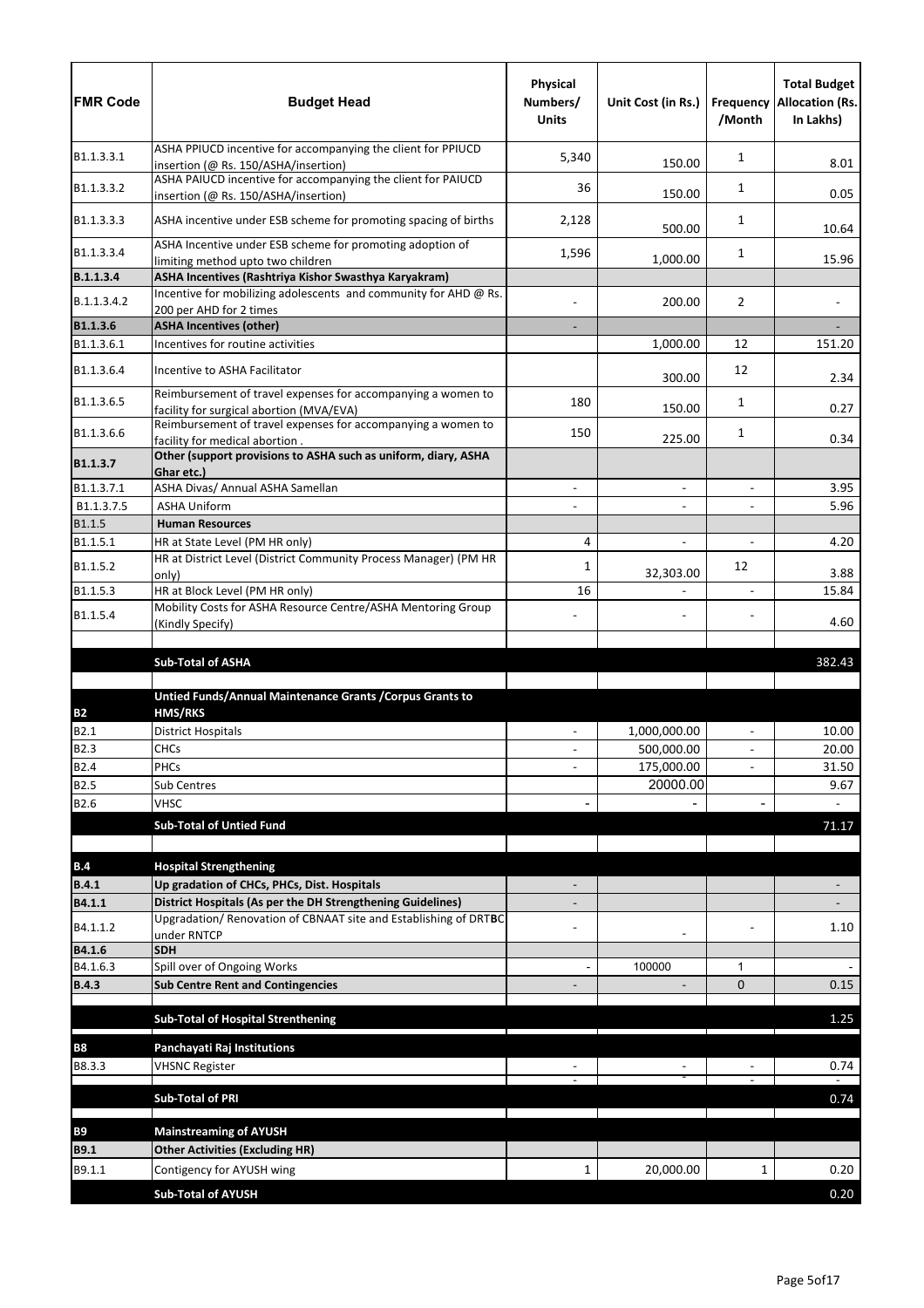| <b>FMR Code</b>            | <b>Budget Head</b>                                                                                                                                                                      | Physical<br>Numbers/<br><b>Units</b> | Unit Cost (in Rs.)       | Frequency<br>/Month | <b>Total Budget</b><br><b>Allocation (Rs.</b><br>In Lakhs) |
|----------------------------|-----------------------------------------------------------------------------------------------------------------------------------------------------------------------------------------|--------------------------------------|--------------------------|---------------------|------------------------------------------------------------|
|                            |                                                                                                                                                                                         |                                      |                          |                     |                                                            |
| <b>B10</b><br>B.10.3.3     | <b>IEC-BCC NRHM</b>                                                                                                                                                                     |                                      |                          |                     |                                                            |
| B.10.3.3.2                 | <b>BCC/IEC activities for FP</b><br><b>Inter Personal Communication</b>                                                                                                                 |                                      |                          |                     | 0.56                                                       |
| B.10.6.7                   | <b>Health Education and Publicity for NIDDCP</b>                                                                                                                                        | 1                                    | 10,000.00                | $\mathbf{1}$        | 0.10                                                       |
| B.10.6.9                   |                                                                                                                                                                                         |                                      |                          |                     |                                                            |
| B.10.6.9                   | IEC / BCC for NVBDCP                                                                                                                                                                    |                                      |                          |                     |                                                            |
| B.10.6.9.a                 | IEC/BCC for Malaria                                                                                                                                                                     | $\blacksquare$                       | $\blacksquare$           | $\blacksquare$      | 0.16                                                       |
| B.10.6.9.b                 | Dengue & Chikungunya                                                                                                                                                                    |                                      |                          |                     | 0.30                                                       |
| B.10.6.9.d                 | Specific IEC/BCC for Lymphatic Filariasis at State, District, PHC, Sub-<br>centre and village level including VHSC/GKs for<br>communitymobilization efforts to realize the desired drug |                                      |                          |                     |                                                            |
|                            | compliance of 85% during MDA<br>IEC/BCC/Advocacy for Kalaazar                                                                                                                           |                                      |                          |                     |                                                            |
| B.10.6.10                  | IEC/BCC: Mass media, Outdoor media, Rural media, Advocacy<br>media for NLEP                                                                                                             | 1                                    | 98,000.00                | $\mathbf{1}$        | 0.98                                                       |
| B.10.6.12                  | IEC and community mobilization activities for NMHP                                                                                                                                      |                                      |                          |                     |                                                            |
| B.10.6.12.a                | Procuring/ translation of IEC material and distribution                                                                                                                                 |                                      |                          |                     | 2.00                                                       |
| B.10.6.12.b                | Awareness generation activities in the community, schools,                                                                                                                              |                                      |                          |                     | 2.00                                                       |
| B.10.6.14.1                | workplaces with community involvement                                                                                                                                                   |                                      |                          |                     |                                                            |
| B.10.6.14.1.a              | SBCC/IEC campaign<br>Development of posters/ stickers/ handouts/ wall paintings/                                                                                                        |                                      |                          |                     | -                                                          |
|                            | hoardings/local advt/etc. @ Rs. 3,00,000                                                                                                                                                | 1                                    | 300,000.00               | 1                   | 3.00                                                       |
| B.10.6.14.1.b              | Places covered with hoardings/ bill boards/ signages etc. @ Rs.<br>2,00,000                                                                                                             | 1                                    | 200,000.00               | 1                   | 2.00                                                       |
| B.10.6.14.1.c              | Usage of Folk media such as Nukkad Natak/ mobile audio visual<br>services/local radio etc. @ Rs. 1,00,000                                                                               | 1                                    | 100,000.00               | 1                   | 1.00                                                       |
| B.10.6.14.1.               | 1000 Printing of Challan Books @ Rs. 60 per book                                                                                                                                        | 1                                    | 60,000.00                | $\mathbf{1}$        | 0.60                                                       |
| B.10.6.14.2                | IEC/SBCC material used for patients counselling                                                                                                                                         | 1                                    | 40,000.00                | 1                   | 0.40                                                       |
| <b>B.10.7</b>              | Printing activities (please specify)                                                                                                                                                    |                                      |                          |                     |                                                            |
| B.10.7.1                   | Printing of MCP cards, safe motherhood booklets etc.                                                                                                                                    |                                      |                          |                     | 13.88                                                      |
| B.10.7.2                   | WIFS report Format (36 format per Upper Primary shool Inter<br>College and AWC                                                                                                          | 69156                                | 0.50                     | 1                   | 0.35                                                       |
| B.10.7.4                   | <b>Other printing</b>                                                                                                                                                                   |                                      |                          |                     |                                                            |
| B.10.7.4.1                 | NIPI report Format (36 format per Primary schoo)                                                                                                                                        | 38,808                               | 0.50                     | 1                   | 0.19                                                       |
|                            | AFHS Cards for CHCS level Clinic (2000 Cards/Clinic)                                                                                                                                    |                                      | 0.50                     | $\mathbf{1}$        |                                                            |
|                            | AFHS Cards for Medical College/Distt. hospital level Clinic (2000                                                                                                                       | 4,000                                |                          | 1                   | 0.02                                                       |
| B.10.7.4.2                 | Cards/Clinic)                                                                                                                                                                           |                                      | 0.50                     |                     |                                                            |
|                            | AFHC Register @ Rs. 100/ per register for CHC Clinic                                                                                                                                    | 6                                    | 100.00                   | $\mathbf{1}$        | 0.01                                                       |
|                            | AFHC Register @ Rs. 100/ per register for DC/MC Clinic                                                                                                                                  |                                      | 100.00                   | 1                   |                                                            |
|                            | <b>Printing of RBSK card and registers</b><br>No. of children in AWCs                                                                                                                   |                                      |                          |                     |                                                            |
|                            | No. of children in primary schools                                                                                                                                                      | 51,890                               | 0.90                     | 2                   | 0.93                                                       |
|                            | (Class 1 to 5th)<br>No. of children in Upper primary schools                                                                                                                            | 134,346                              | 0.60                     | 1                   | 0.81                                                       |
| B.10.7.4.3                 | (Class 6 to 12th)                                                                                                                                                                       | 231,442                              | 0.60                     | 1                   | 1.39                                                       |
|                            | MHT Register for AWC                                                                                                                                                                    | 208                                  | 100.00                   | 1                   | 0.21                                                       |
|                            | MHT Register for School<br>(Class-1 to 12)                                                                                                                                              | 732                                  | 100.00                   | 1                   | 0.73                                                       |
|                            | RBSK Format (microplan, reporting) @ Rs. 2000/ per block                                                                                                                                | 8                                    | 2,000.00                 | $\mathbf 1$         | 0.16                                                       |
| B.10.7.4.8<br>B.10.7.4.10  | Printing of IEC Materials and monitoring formats for IDCF<br>Printing and dissemination of Immunization cards, tally sheets,                                                            | $\qquad \qquad -$                    | $\overline{\phantom{a}}$ | 1                   | 1.18                                                       |
| B.10.7.4.12                | monitoring forms etc.<br><b>MDR Format printing</b>                                                                                                                                     |                                      |                          |                     | 6.70                                                       |
| B.10.7.4.13                | Printing of Case Sheet under Maternal Health                                                                                                                                            |                                      | $\overline{\phantom{a}}$ |                     | 0.14                                                       |
|                            |                                                                                                                                                                                         |                                      |                          |                     | 2.00                                                       |
| B.10.7.4.14<br>B.10.7.4.15 | <b>IEC for NPCDCS</b>                                                                                                                                                                   | 1                                    | 500,000.00               | $\mathbf{1}$        | 5.00                                                       |
|                            | Printing of HBNC Monitoring format for 6 & 7 module trained ASHA                                                                                                                        |                                      |                          | $\mathbf{1}$        | 1.85                                                       |
|                            | <b>Sub-Total of IEC/BCC</b>                                                                                                                                                             |                                      |                          |                     | 48.64                                                      |
|                            |                                                                                                                                                                                         |                                      |                          |                     |                                                            |
| <b>B14</b>                 | Innovations (if any)                                                                                                                                                                    |                                      |                          |                     |                                                            |
| B14.6                      | Religious and Community Leaders Meet                                                                                                                                                    | $\mathbf{1}$                         | 10,000.00                | $\mathbf{1}$        | 0.10                                                       |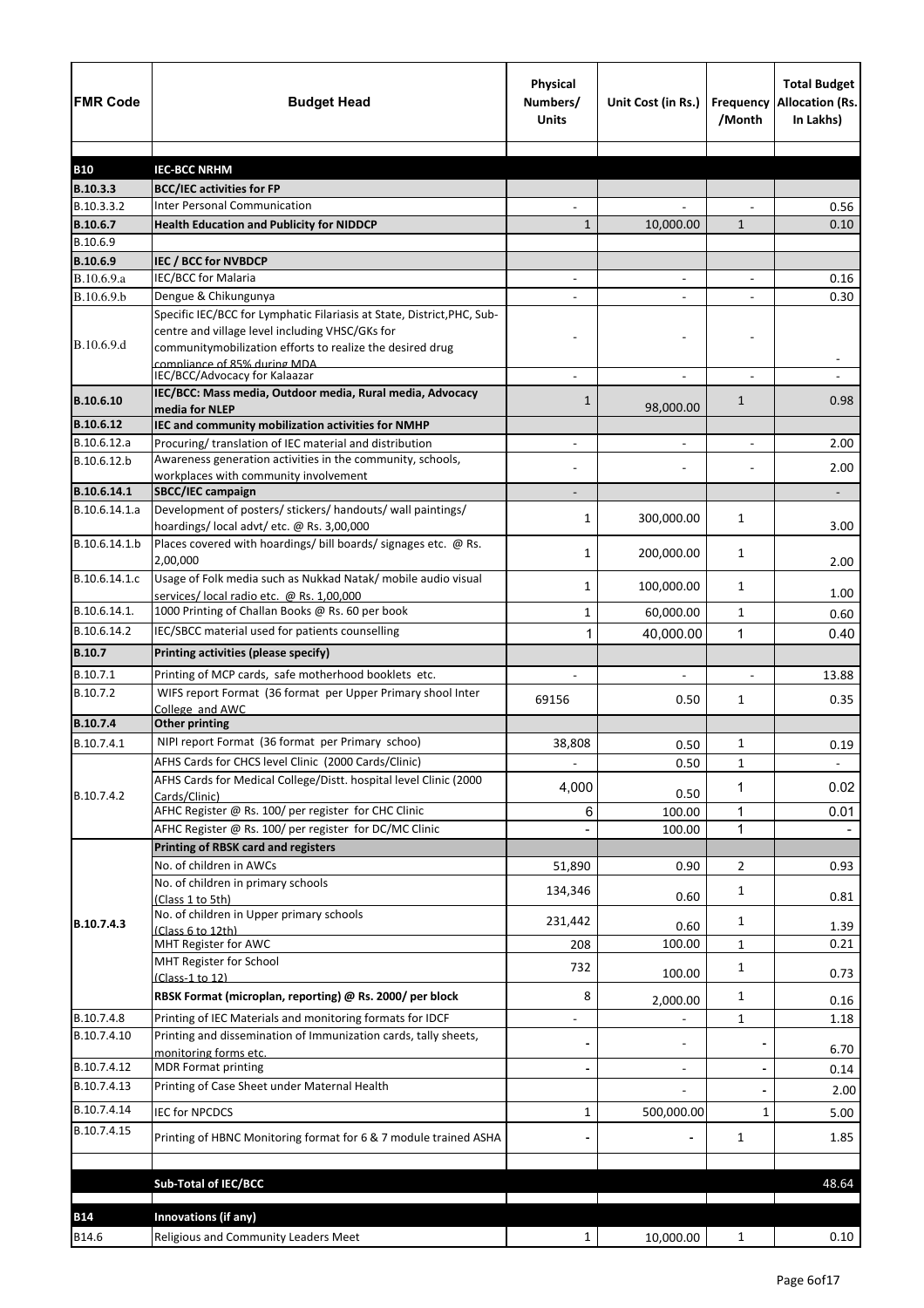| <b>FMR Code</b>          | <b>Budget Head</b>                                                                                                           | <b>Physical</b><br>Numbers/<br><b>Units</b> | Unit Cost (in Rs.)                         | /Month                         | <b>Total Budget</b><br>Frequency Allocation (Rs.<br>In Lakhs) |
|--------------------------|------------------------------------------------------------------------------------------------------------------------------|---------------------------------------------|--------------------------------------------|--------------------------------|---------------------------------------------------------------|
| B14.7                    | Procurement of equipment for PICU Dr SPM Hospital, Lucknow                                                                   |                                             |                                            | 1                              |                                                               |
| B14.10                   | Establishment of Divisional Monitoring & Evaluation Hub (M&E<br>Hub)                                                         |                                             |                                            |                                |                                                               |
| B14.11                   | Rogi Sahayata Kendra                                                                                                         |                                             |                                            |                                |                                                               |
| B14.12                   | AAA Platform - Monitoring & Microplanning meeting<br>for frontline workers                                                   |                                             |                                            |                                |                                                               |
|                          | Establishment of Mini Skill Lab @ Rs. 77000/MSL                                                                              |                                             | 77,000.00                                  | 1                              |                                                               |
| B14.22                   | Training Strategy for Village Health and Nutrition Days (VHNDs)                                                              | $\blacksquare$                              |                                            | $\overline{a}$                 | 5.10                                                          |
| B14.25                   | Free Transport Facilities to PLHIV(People Living with HIV) for<br>treatment                                                  |                                             |                                            |                                | 1.39                                                          |
| B14.28                   | Comprehensive Primary Health Care - District-Shrawasti-Block-<br>Srisia                                                      |                                             |                                            |                                |                                                               |
| B14.29                   | Swasthya Ganv Khushal Ganv                                                                                                   |                                             |                                            |                                | 0.75                                                          |
| B14.35                   | Misoprost Distribution for Home Deliveries                                                                                   |                                             |                                            |                                |                                                               |
|                          |                                                                                                                              |                                             |                                            |                                |                                                               |
|                          | <b>Sub-Total of Innovation</b>                                                                                               |                                             |                                            |                                | 7.34                                                          |
| <b>B15</b>               | <b>Planning, Implementation and Monitoring</b>                                                                               |                                             |                                            |                                |                                                               |
| <b>B15.2</b>             | <b>Quality Assurance &amp; Grievance Redressal</b>                                                                           |                                             |                                            |                                |                                                               |
|                          | <b>Quality Assurance</b>                                                                                                     |                                             |                                            |                                |                                                               |
| B15.2.2                  | District Quality Assurance Unit (excluding HR) (Operational cost,                                                            |                                             |                                            |                                | 4.72                                                          |
| B15.2.4                  | review meeting)<br>Quality Assurance Implementation (for traversing gaps)                                                    |                                             |                                            |                                | 1.04                                                          |
|                          | Quality Assurance Assessment (State & district Level assessment                                                              |                                             |                                            | L,                             |                                                               |
| B15.2.5                  | cum Mentoring Visit) certification & re certification (State &<br>National Level)                                            |                                             |                                            |                                | 7.86                                                          |
| B15.2.7                  | <b>Kayakalp</b>                                                                                                              |                                             |                                            |                                |                                                               |
| B15.2.7.1                | Kayakalp Trainings                                                                                                           | $\blacksquare$                              | $\overline{a}$                             | $\ddot{\phantom{1}}$           | 1.72                                                          |
| B15.2.7.2                | Assessments                                                                                                                  |                                             |                                            |                                | 1.61                                                          |
| B15.2.7.4<br>B15.2.7.6   | Support for Implementation of Kayakalp<br>Swachh Swasth Sarvatra                                                             |                                             |                                            |                                | 3.40                                                          |
|                          | <b>Sub-Total of Quality Assurance</b>                                                                                        |                                             |                                            |                                | 20.35                                                         |
|                          |                                                                                                                              |                                             |                                            |                                |                                                               |
| <b>B15.3</b>             | <b>Monitoring and Evaluation</b>                                                                                             |                                             |                                            |                                |                                                               |
| B15.3.1                  | <b>HMIS</b>                                                                                                                  |                                             |                                            |                                |                                                               |
| B15.3.1.2                | Data Entry Operators at Block level                                                                                          | $\blacksquare$                              | $\blacksquare$                             | $\sim$                         | 13.44                                                         |
| B15.3.1.5<br>B15.3.1.5.2 | <b>Mobility Support for HMIS &amp; MCTS</b><br>Mobility Support for HMIS & MCTS at District level                            |                                             |                                            |                                | 0.29                                                          |
| B15.3.1.6                | Printing of HMIS Formats                                                                                                     |                                             | $\overline{\phantom{a}}$<br>$\blacksquare$ | $\overline{\phantom{a}}$<br>÷, | 0.91                                                          |
| B15.3.2                  | <b>MCTS</b>                                                                                                                  |                                             |                                            |                                |                                                               |
| B15.3.2.1                | Printing of RCH Registers                                                                                                    | -                                           | $\blacksquare$                             | $\blacksquare$                 | 5.11                                                          |
| B15.3.2.2                | Printing of MCTS follow-up formats/ services due list/ work plan                                                             |                                             |                                            |                                | 0.45                                                          |
| B15.3.2.5                | AMC of Computer/Printer/UPS                                                                                                  | -                                           | $\overline{\phantom{a}}$                   | $\blacksquare$                 | 0.76                                                          |
| B15.3.2.7                | Internet Connectivity through LAN / data card                                                                                | $\overline{\phantom{0}}$                    | $\blacksquare$                             | $\blacksquare$                 | 1.32                                                          |
| B15.3.2.12               | Other office expenditure                                                                                                     |                                             |                                            |                                | 1.68                                                          |
|                          | <b>Sub-Total of HMIS/MCTS</b>                                                                                                |                                             |                                            |                                | 23.96                                                         |
| <b>B.16</b>              | <b>PROCUREMENT</b>                                                                                                           |                                             |                                            |                                |                                                               |
| <b>B16.1</b>             | <b>Procurement of Equipment</b>                                                                                              |                                             |                                            |                                |                                                               |
| B16.1.1                  | Procurement of equipment: MH                                                                                                 |                                             |                                            |                                |                                                               |
| B16.1.1.3                | <b>Others</b>                                                                                                                |                                             |                                            |                                |                                                               |
| B16.1.1.3.2              | VDRL rotator for Syphilis screening                                                                                          | 8                                           | 14,000.00                                  | 1                              | 1.12                                                          |
| B16.1.1.3.5              | Safe Dilivery kit for Diliveries of HIV infected pregnant women                                                              |                                             |                                            |                                | 1.80                                                          |
| B16.1.1.3.9              | Detection and treatment of High Risk Pregnant Women due to<br>anaemia using Haemoglobin auto-analyser in VHND sessions in 25 |                                             |                                            |                                |                                                               |
| B16.1.2                  | <b>HPDs</b><br>Procurement of equipment: CH                                                                                  |                                             |                                            |                                |                                                               |
| B16.1.2.1                | Furniture, Furnishing and Equipment                                                                                          |                                             | $\blacksquare$                             | 1                              |                                                               |
| B16.1.2.9                | Procurement of equipment for SNCU in Medical Collage / DWH                                                                   |                                             |                                            |                                |                                                               |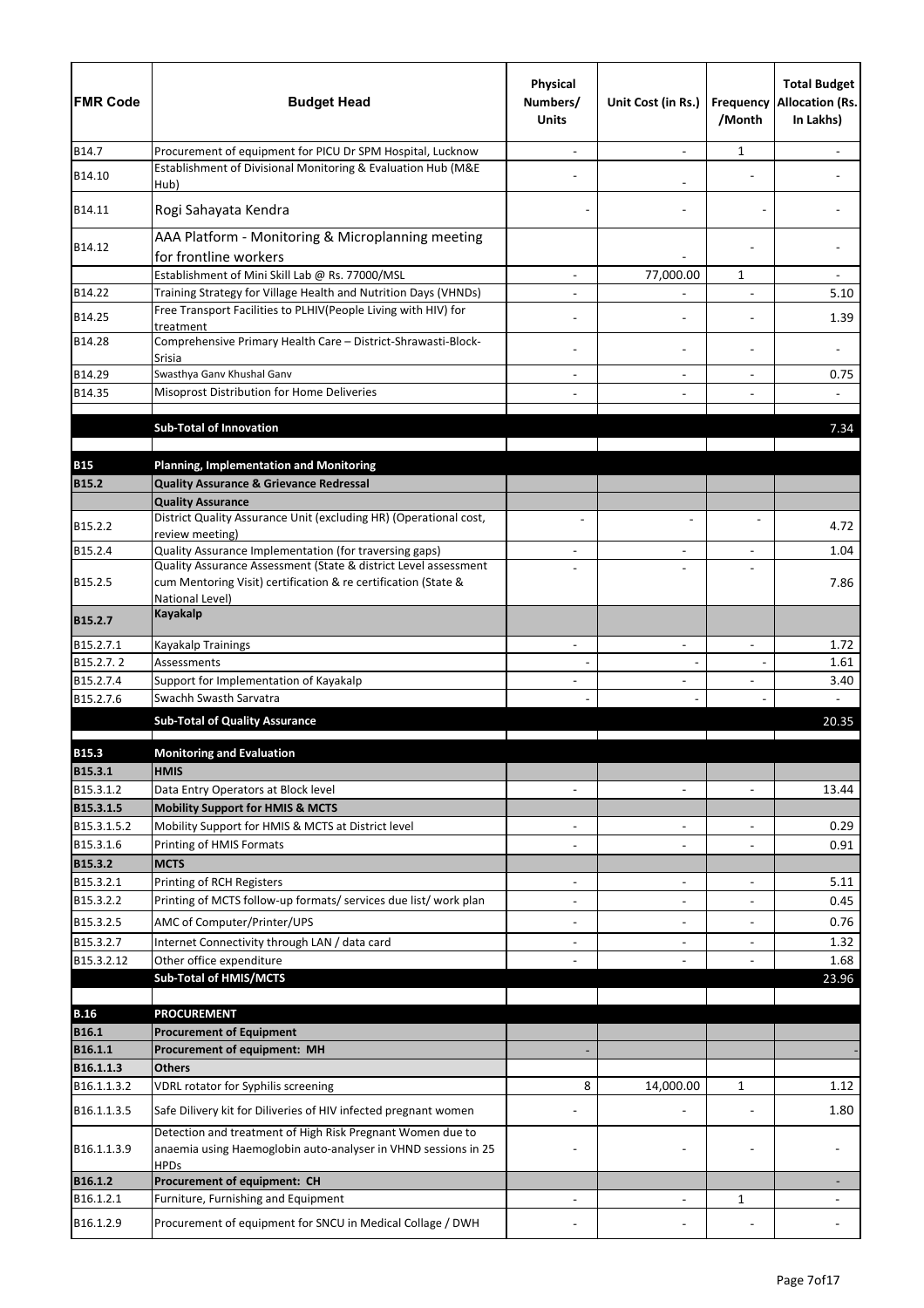| <b>FMR Code</b>            | <b>Budget Head</b>                                                                                   | <b>Physical</b><br>Numbers/<br><b>Units</b> | Unit Cost (in Rs.)       | Frequency<br>/Month      | <b>Total Budget</b><br><b>Allocation (Rs.</b><br>In Lakhs) |
|----------------------------|------------------------------------------------------------------------------------------------------|---------------------------------------------|--------------------------|--------------------------|------------------------------------------------------------|
| B16.1.6.3                  | <b>Equipments for RBSK</b>                                                                           |                                             |                          |                          |                                                            |
| B16.1.6.3.5                | Data card internet connection for laptops and DEIC and rental                                        | 16                                          | 500.00                   | 12                       | 0.96                                                       |
| B16.1.10                   | <b>Procurement of Equipments RNTCP (CBNAAT)</b><br><b>Sub-Total of Equipments</b>                    | $\mathbf{1}$                                | 190,000.00               | $\mathbf{1}$             | 1.90<br>5.78                                               |
| <b>B.16.2</b>              | <b>Procurement of Drugs and supplies</b>                                                             |                                             |                          |                          |                                                            |
| B.16.2.1                   | Drugs & supplies for MH                                                                              |                                             |                          |                          |                                                            |
| B.16.2.1.3                 | <b>Others</b>                                                                                        |                                             |                          |                          |                                                            |
| B.16.2.1.3.1               | JSSK drugs and consumables                                                                           |                                             | $\overline{\phantom{a}}$ | $\overline{\phantom{a}}$ | 241.61                                                     |
|                            | Whole blood finger prick test for HIV                                                                |                                             |                          |                          |                                                            |
| B.16.2.1.5                 | Refrigerator & operational cost under Cold chain management                                          |                                             | $\overline{\phantom{a}}$ |                          | 3.40                                                       |
|                            | Consumables for ICTC/ PPTCT Centers                                                                  |                                             | $\overline{\phantom{0}}$ | $\overline{\phantom{0}}$ | 10.80                                                      |
| <b>B.16.2.2</b>            | Drugs & supplies for CH                                                                              |                                             |                          |                          |                                                            |
| B.16.2.2.2                 | Vitamin A syrup                                                                                      |                                             |                          |                          | 5.13                                                       |
| B.16.2.2.6                 | Procurement of ORS for IDCF program                                                                  | 218,666                                     | 1.94                     | 1                        | 4.24                                                       |
| <b>B.16.2.4</b>            | <b>Supplies for IMEP</b>                                                                             |                                             |                          |                          |                                                            |
| B.16.2.4.1<br>B.16.2.4.2   | Biomedical waste management - District level<br><b>Biomedical waste management - CHC/PHC level</b>   |                                             |                          | 12                       | 3.26<br>2.36                                               |
|                            | Cleaning/washing, house-keeping and laundry management -                                             |                                             | 13,109.00                |                          |                                                            |
| B.16.2.4.3                 | <b>District level</b><br>Cleaning/washing, house-keeping and laundry management -                    |                                             |                          |                          | 25.07                                                      |
| B.16.2.4.4                 | <b>CHC/PHC level</b>                                                                                 |                                             |                          |                          | 11.84                                                      |
| B.16.2.4.7                 | <b>Cleanliness of Sub Centres</b><br>National Iron Plus Initiative and National Deworming Day (Drugs |                                             |                          |                          | 19.44                                                      |
| <b>B.16.2.6</b>            | & Supplies)                                                                                          |                                             |                          |                          |                                                            |
| B.16.2.6.1                 | Children (6m - 60months)                                                                             |                                             |                          |                          |                                                            |
| B.16.2.6.1.a<br>B.16.2.6.2 | IFA syrups (with auto dispenser)<br>Children 5 - 10 years                                            | 248,131                                     | 7.99                     | 1                        | 19.83                                                      |
| B.16.2.6.2.a               | IFA tablets (IFA WIFS Junior tablets- pink sugar coated)                                             | 6,652,124                                   | 0.18                     | $\mathbf{1}$             | 12.11                                                      |
| B.16.2.6.3                 | <b>WIFS (10-19 years)</b>                                                                            |                                             |                          |                          |                                                            |
| B.16.2.6.3.a               | IFA tablets @ Rs. 1.41/10 tables                                                                     | 12,510,551                                  | 0.14                     | 1                        | 17.64                                                      |
| B.16.2.7                   | <b>Drugs &amp; supplies for RBSK</b>                                                                 |                                             |                          |                          |                                                            |
| B.16.2.7.1                 | Medicine for Mobile Health Team @Rs. 5000/MHT                                                        | 16                                          | 5,000.00                 | 1                        | 0.80                                                       |
| <b>B.16.2.8</b>            | <b>Drugs &amp; supplies for AYUSH</b>                                                                | 20                                          | 50,000.00                | $\mathbf{1}$             | 10.00                                                      |
| B.16.2.10.3                | <b>Procurement of ASHA HBNC Kit</b>                                                                  |                                             |                          |                          |                                                            |
| B.16.2.10.3.1.1 New Kit    |                                                                                                      |                                             | 150.00                   | $\mathbf{1}$             |                                                            |
| B.16.2.11.4                | <b>Drugs and Consumables for NPCB</b>                                                                |                                             |                          |                          |                                                            |
| B.16.2.11.3                | Cash grant for decentralized commodities for NVBDCP                                                  |                                             |                          | $\blacksquare$           | 8.71                                                       |
| B.16.2.11.5                | Drugs and Consumables for NMHP                                                                       |                                             | 1,000,000.00             | 1                        | 10.00                                                      |
| B.16.2.11.7                | Pharmacological Treatment @ 2,00,000/District (Procurement of<br>Medicine & Consumables for TCC)     | 1                                           | 200,000.00               | 1                        | 2.00                                                       |
| B.16.2.11.8                | Laboratories, Drugs & Consumables under NPCDCS                                                       |                                             |                          |                          |                                                            |
| B.16.2.11.8.a              | District NCD Clinic                                                                                  | $\mathbf{1}$                                | 1,200,000.00             | $\mathbf{1}$             | 12.00                                                      |
| B.16.2.11.8.b              | District CCU/ICU & Cancer Care                                                                       | $\mathbf{1}$                                | 500,000.00               | $\mathbf{1}$             | 5.00                                                       |
| B.16.2.11.8.c              | CHC N C D Clinic                                                                                     | 8                                           | 200,000.00               | 1                        | 16.00                                                      |
| B.16.2.11.8.d              | Glucostrips, Lancets-PHC level                                                                       | 36                                          | 25,000.00                | 1                        | 9.000                                                      |
| B.16.2.11.8.e              | Glucostrips, Lancets-Sub-Centre level                                                                | 326                                         | 25,000.00                | $\mathbf{1}$             | 81.50                                                      |
| B.16.2.11.9                | Material & Supplies: NLEP(Supportive drugs, lab. reagents &<br>equipments and printing works)        | 1                                           | 68,000.00                | $\mathbf{1}$             | 0.68                                                       |
| B.16.2.11.10               | Drigs for Palliative Care @ Rs. 50000/Distict                                                        | 1                                           | 500,000.00               | $\mathbf{1}$             | 5.00                                                       |
| B.16.2.11.11               | Drugs for RNTCP                                                                                      |                                             |                          |                          | 2.54                                                       |
|                            | <b>Sub-total of Drugs</b>                                                                            |                                             |                          |                          | 539.95                                                     |
|                            | <b>Sub total of Procurement</b>                                                                      |                                             |                          |                          | 545.73                                                     |
|                            |                                                                                                      |                                             |                          |                          |                                                            |
| <b>B.17</b>                | <b>Drug Ware Housing</b>                                                                             |                                             |                          |                          |                                                            |
| B.17.1.1                   | Human Resources (Regional Drug Ware House)                                                           |                                             |                          |                          | 6.55                                                       |
| B.17.1.1                   | Human Resources (District Drug Ware House)                                                           |                                             |                          |                          | 3.38                                                       |
| B.17.1.2                   | <b>Others (Oprational Expences)</b>                                                                  |                                             |                          |                          | 2.32                                                       |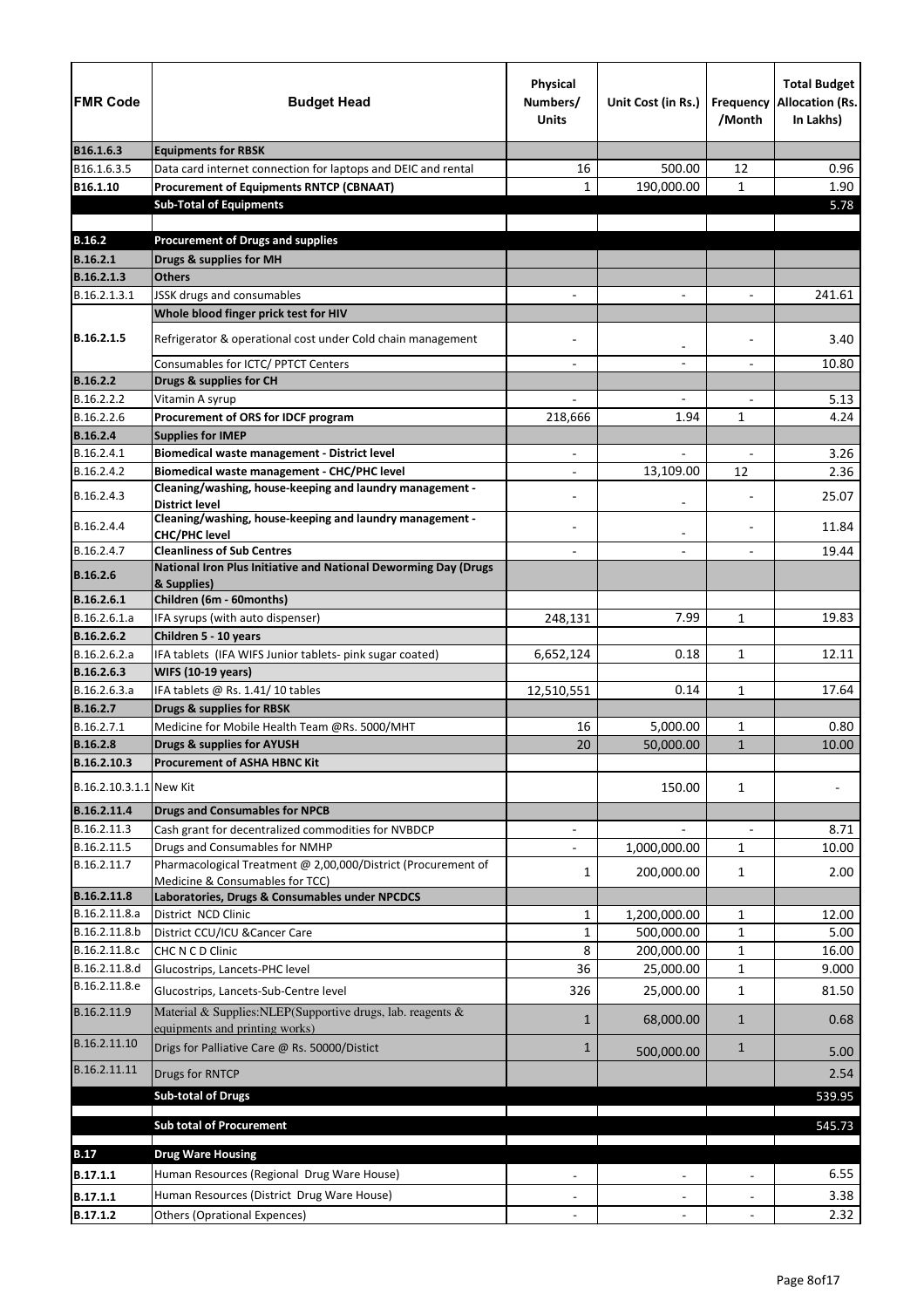| <b>FMR Code</b> | <b>Budget Head</b>                                                                                                                                               | <b>Physical</b><br>Numbers/<br><b>Units</b> | Unit Cost (in Rs.) | <b>Frequency</b><br>/Month | <b>Total Budget</b><br><b>Allocation (Rs.</b><br>In Lakhs) |
|-----------------|------------------------------------------------------------------------------------------------------------------------------------------------------------------|---------------------------------------------|--------------------|----------------------------|------------------------------------------------------------|
| B.17.3.3        | District Drugwaare House, Regional Drug Ware House and<br>Tranportation of drug and medical supplies from district Drugware<br>houses to Govt. Health Facilities |                                             |                    |                            | 0.53                                                       |
|                 | <b>Sub-total of Drug Ware Housing</b>                                                                                                                            |                                             |                    |                            | 12.78                                                      |
| <b>B.18</b>     | New Initiatives/ Strategic Interventions                                                                                                                         |                                             |                    |                            |                                                            |
| B18.4.4         | 7+ Strategy                                                                                                                                                      |                                             |                    |                            |                                                            |
|                 |                                                                                                                                                                  |                                             |                    |                            |                                                            |
| <b>B22</b>      | <b>Support Services</b><br>Honorarium of HR working BRD Medical College-Support                                                                                  |                                             |                    |                            |                                                            |
| B22.3           | <b>Strengthening NVBDCP</b>                                                                                                                                      |                                             |                    |                            |                                                            |
| B22.4           | <b>Support Strengthening RNTCP</b>                                                                                                                               |                                             |                    |                            |                                                            |
|                 | <b>Sub-total of Support Services</b>                                                                                                                             |                                             |                    |                            |                                                            |
| <b>B.23</b>     | Other Expenditures (Power Backup, Convergence etc.)                                                                                                              |                                             |                    |                            |                                                            |
| B.23.2          | PoL for generator at District level hospital                                                                                                                     |                                             |                    |                            | 8.40                                                       |
| B.23.3          | PoL for generator at CHCs/Block level PHCs delivery point                                                                                                        |                                             |                    |                            | 16.80                                                      |
|                 | Sub-total of POL / Power Backup                                                                                                                                  |                                             |                    |                            | 25.20                                                      |
|                 |                                                                                                                                                                  |                                             |                    |                            |                                                            |
| <b>B.24</b>     | Collaboration with Medical Colleges and Knowledge partners                                                                                                       |                                             |                    |                            |                                                            |
|                 | Honorarium of HR at Pediatric Cardiac Surgury unit- AMU                                                                                                          |                                             |                    |                            |                                                            |
| <b>B.27</b>     | National Program for Palliative Care (New Initiatives under NCD)                                                                                                 |                                             |                    |                            |                                                            |
| <b>B.27.1</b>   | <b>District Hospital Recurring</b>                                                                                                                               |                                             |                    |                            |                                                            |
| B.27.1.2        | Training of PHC Medical Officers, nurses, Paramedical Workers &<br>Other Health Staff                                                                            | 1                                           | 200,000.00         | 1                          | 2.00                                                       |
| <b>B.30</b>     | <b>Human Resources</b>                                                                                                                                           |                                             |                    |                            |                                                            |
| <b>B.30.1</b>   | <b>Nurses and Paramedical Staff</b>                                                                                                                              |                                             |                    |                            |                                                            |
| B.30.1.1        | <b>ANMs</b>                                                                                                                                                      |                                             |                    |                            | 217.33                                                     |
|                 | <b>Community Nurse (Case Manager) for Mental Health Programme</b>                                                                                                |                                             |                    |                            |                                                            |
|                 | Honorarium for Existing Staff @ Rs. 25000 for 12 months                                                                                                          |                                             | 25,000.00          | 12                         |                                                            |
|                 | Honorarium for Existing Staff @ Rs. 25000 for 4 months                                                                                                           | 1                                           | 25,000.00          | 4                          | 1.00                                                       |
|                 | <b>GNM under NPCDCS Programme</b>                                                                                                                                |                                             |                    | $\blacksquare$             |                                                            |
|                 | Honorarium for 2 GNM for 12 months at Distt. NCD Clinic                                                                                                          |                                             |                    | 12                         | 4.54                                                       |
|                 | Honorarium for 4 GNM for 12 months at District CCU & Cancer<br>Care Units                                                                                        |                                             |                    | 12                         | 8.96                                                       |
| B.30.1.2        | Honorarium for GNM @ Rs. 18000/months at CHC NCD Clinics                                                                                                         |                                             | 18,000.00          | 12                         |                                                            |
|                 | Honorarium for GNM @ Rs. 18900/month at CHC NCD Clinics                                                                                                          | 8                                           | 18,900.00          | 12                         | 18.14                                                      |
|                 | Honorarium of Staff Nurse @ 18000/PM for each CHC<br>Population based screeing in five districts and CoPD)                                                       | 36                                          | 18,000.00          | 12                         | 77.76                                                      |
|                 | <b>GNM under NPHE Programme</b>                                                                                                                                  |                                             |                    |                            |                                                            |
|                 | Honorarium for Nurse @ Rs. 21000 /month for 12 months at Distt.<br>Hospital                                                                                      | 4                                           | 21,000.00          | 12                         | 10.08                                                      |
|                 | Honorarium for Nurse @ Rs. 20000 /month for 12 months at                                                                                                         | 2                                           | 20,000.00          | 12                         |                                                            |
|                 | Distt. Hospital<br>Nurse under NPHE Programme                                                                                                                    | 4                                           | 19,060.00          | 12                         | 4.80<br>9.15                                               |
|                 | <b>Staff Nurses</b>                                                                                                                                              |                                             |                    |                            | 180.72                                                     |
|                 | <b>Laboratory Technicians</b>                                                                                                                                    |                                             |                    |                            |                                                            |
|                 | <b>Under NPCDCS Programe</b>                                                                                                                                     |                                             |                    |                            |                                                            |
|                 | Technician @ 18,900 /months for 12 months under NPCDCS                                                                                                           | 1                                           | 18,900.00          | 12                         | 2.27                                                       |
|                 | Programe at district NCD Clinic                                                                                                                                  |                                             |                    |                            |                                                            |
| B.30.1.4        | Technician @ 18,000 /months for 12 months at district NCD Clinic                                                                                                 |                                             | 18,000.00          | 12                         |                                                            |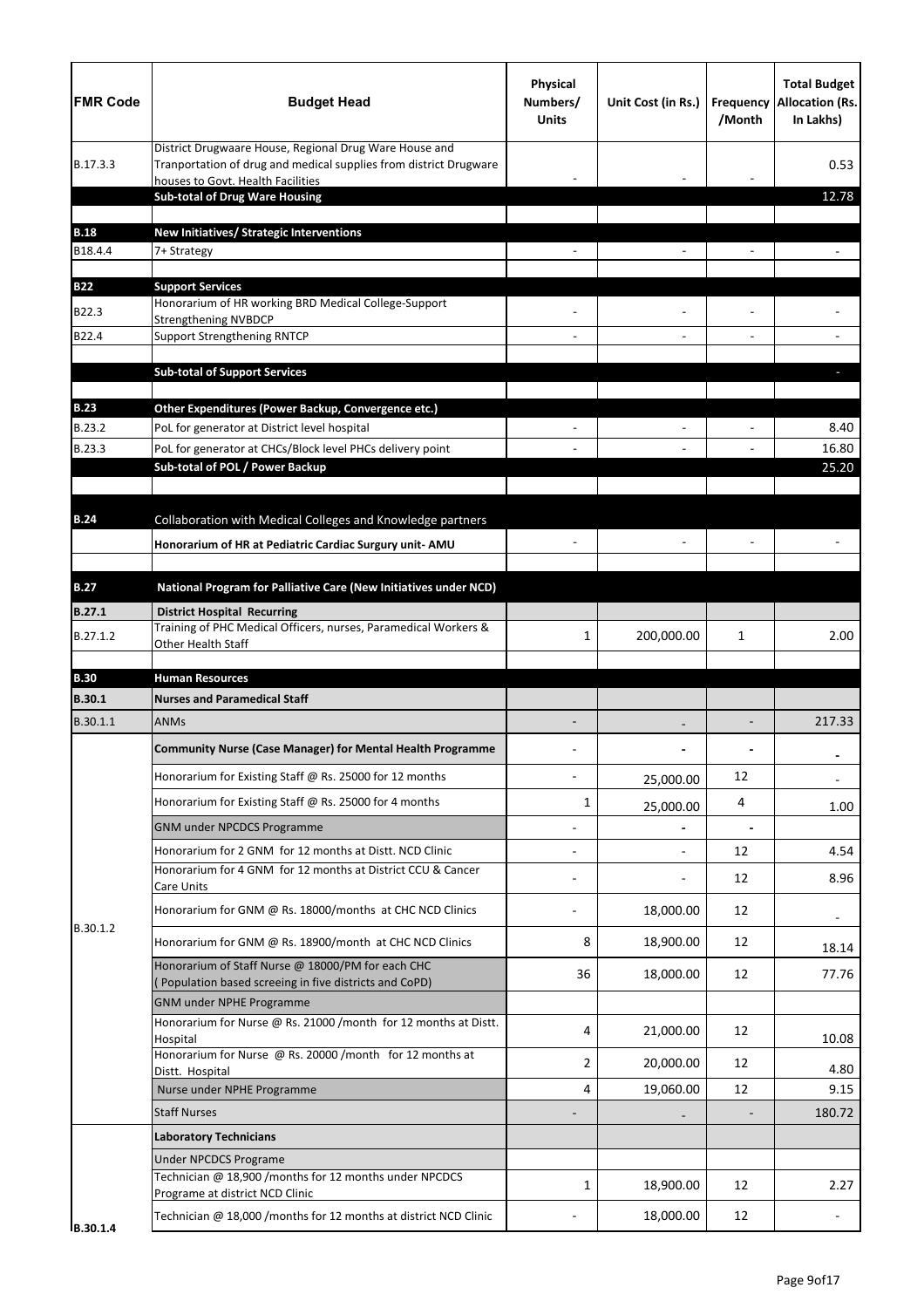| <b>FMR Code</b>      | <b>Budget Head</b>                                                                                                        | Physical<br>Numbers/<br><b>Units</b> | Unit Cost (in Rs.) | <b>Frequency</b><br>/Month | <b>Total Budget</b><br><b>Allocation (Rs.</b><br>In Lakhs) |
|----------------------|---------------------------------------------------------------------------------------------------------------------------|--------------------------------------|--------------------|----------------------------|------------------------------------------------------------|
|                      | Technician @ 18,900 /months for 12 months at CHC NCD Clinics                                                              | 8                                    | 18,900.00          | 12                         | 18.14                                                      |
|                      | Technician @ 18,000 /months for 12 months at CHC NCD Clinics                                                              |                                      | 18,000.00          | 12                         |                                                            |
|                      | Laboratory Technicians Under RNTCP                                                                                        |                                      |                    |                            | 36.89                                                      |
|                      | Laboratory Technicians for District Hospital and CHCs                                                                     | $\overline{a}$                       | 14,443.00          | 12                         |                                                            |
| B.30.1.8             | Radiographer / X Ray Techinician                                                                                          | $\overline{2}$                       | 14,443.00          | 12                         | 3.47                                                       |
|                      | Physiotherapist/ Occupational Therapist                                                                                   |                                      |                    |                            |                                                            |
|                      | Physiotherapist/ Occupational Therapist under NPCDCS<br>Programme                                                         |                                      |                    |                            | 2.52                                                       |
| B.30.1.9             | Physiotherapist/ Occupational Therapist @ Rs. 21000/month<br>under NPHE Programme                                         | 1                                    | 21,000.00          | 12                         | 2.52                                                       |
|                      | Physiotherapist/Occupational Therapist @ Rs. 20000/month                                                                  |                                      |                    | 12                         |                                                            |
|                      | under NPHE Programme<br>Others (Psychiatric Nurse, Community Health Worker, PMW, TB                                       |                                      | 20,000.00          |                            | $\overline{a}$                                             |
|                      | HV)<br><b>Psychiatric Nurse for Mental Health Programme</b>                                                               |                                      |                    |                            |                                                            |
| B.30.1.11            | Honorarium for Existing Staff @ Rs. 40000 for 12 months                                                                   | $\mathbf{1}$                         | 40,000.00          | 12                         | 4.80                                                       |
|                      | Honorarium for Existing Staff @ Rs. 43000 for 12 months                                                                   |                                      | 42,000.00          | 12                         |                                                            |
|                      | Honorarium for New Staff @ Rs. 40000 for 4 months                                                                         |                                      | 40,000.00          | $\overline{4}$             |                                                            |
|                      | <b>PMW under NLEP</b>                                                                                                     | 2                                    | 18,480.00          | 12                         | 4.44                                                       |
| <b>B.30.2</b>        | <b>Specialists</b>                                                                                                        |                                      |                    |                            |                                                            |
| B.30.2.1             | <b>Obstetricians and Gynaecologists</b>                                                                                   |                                      |                    | $\overline{\phantom{a}}$   | 28.80                                                      |
| B.30.2.3<br>B.30.2.4 | Anaesthetists<br>Honorarium of Consultant Medicine @ Rs. 80000/months for 12                                              | 2                                    | 80,000.00          | 12                         | 19.20<br>19.20                                             |
| <b>B.30.3</b>        | months under NPHE Programme<br><b>Other Specialists</b>                                                                   |                                      |                    |                            |                                                            |
|                      | Physician                                                                                                                 |                                      |                    |                            |                                                            |
| B.30.3.1             | Doctor General Physician @ 60,000 P.M. for 12 months for NPCDCS<br>programme                                              | 1                                    | 60,000.00          | 12                         | 7.20                                                       |
|                      | Honorarium of Pallaiative Care Physician @ Rs. 90000/month for 12<br>month under NPPC                                     | 1                                    | 90,000.00          | 12                         | 10.80                                                      |
|                      | Psychiatrists                                                                                                             |                                      |                    |                            |                                                            |
| B.30.3.2             | Psychiatric Consultant for Mental Health Programme<br>Honorarium for Existing Psychiatric Consultant @ Rs. 1.00 lakhs for |                                      |                    |                            |                                                            |
|                      | 12 months<br>Honorarium for New Psychiatric Consultant Psychiatric Consultant                                             | 1                                    | 100,000.00         | 12<br>4                    | 12.00                                                      |
|                      | @ Rs. 1.00 lakhs for 4 months                                                                                             |                                      | 100,000.00         |                            |                                                            |
| B.30.3.7             | Microbiologists                                                                                                           |                                      |                    |                            |                                                            |
| B.30.3.9             | District Microbiologist at District labs under IDSP                                                                       |                                      |                    |                            |                                                            |
|                      | Others<br>Specialist-Cardiology/General Medicine @ 80,000 P.M. for 12<br>months                                           | 1                                    | 80,000.00          | 12                         | 9.60                                                       |
| <b>B.30.4</b>        | <b>Dental Staff</b>                                                                                                       |                                      |                    |                            |                                                            |
| B.30.4.1             | <b>Dental Surgeons</b>                                                                                                    | $\overline{2}$                       | 41,895.00          | 12                         | 10.05                                                      |
|                      | <b>Medical Officers</b>                                                                                                   |                                      |                    |                            | 14.40                                                      |
| <b>B.30.5</b>        | Honorarium of General Physician at CHC NCD Clinics @<br>60,000/month for 12 months under NPCDCS Programme                 | 8                                    | 60,000.00          | 12                         | 57.60                                                      |
|                      | Honorarium of Mos at DTC/DRTBC/Medical College under RNTCP                                                                |                                      |                    |                            | 14.48                                                      |
| <b>B.30.6</b>        | <b>AYUSH Staff</b>                                                                                                        |                                      |                    |                            |                                                            |
| B.30.6.1             | <b>AYUSH MOs</b>                                                                                                          | 21                                   | 29,106.00          | 12                         | 73.35                                                      |
| B.30.6.2             | Pharmacist - AYUSH                                                                                                        | 10                                   | 10,915.00          | 12                         | 13.10                                                      |
| B.30.6.3             | Others (Panchkarma Unit)                                                                                                  |                                      |                    | 1                          |                                                            |
|                      |                                                                                                                           |                                      |                    |                            |                                                            |
| B.30.7.1             | <b>HR under RBSK</b>                                                                                                      |                                      |                    |                            |                                                            |
| B.30.7.1.a           | Honorarium for Existing AYUSH @ Rs. 27783/month for 12 months                                                             | 25                                   | 27,783.00          | 12                         | 83.35                                                      |
|                      | Honorarium for New AYUSH @ Rs. 25200/month for 6 months                                                                   | 2                                    | 25,200.00          | 6                          | 3.02                                                       |
| B.30.7.1.b           | Honorarium for MBBS @ Rs. 41675/month for 12 months                                                                       |                                      | 41,675.00          | 12                         |                                                            |
|                      | Honorarium forBDS @ Rs. 40516/month for 12 months                                                                         | 5                                    | 40,516.00          | 12                         | 24.31                                                      |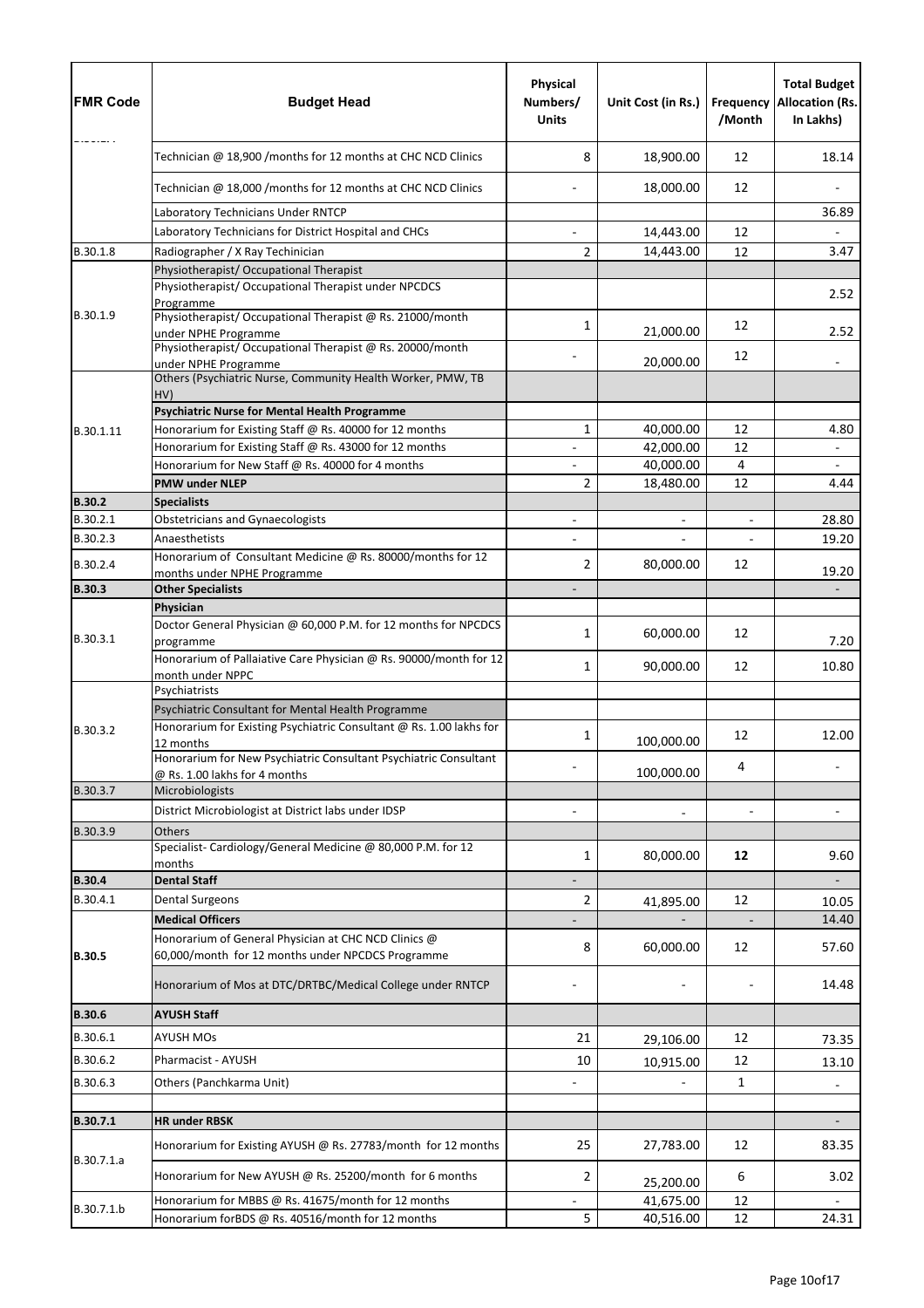| <b>FMR Code</b>      | <b>Budget Head</b>                                                                                               | <b>Physical</b><br>Numbers/<br><b>Units</b> | Unit Cost (in Rs.)       | <b>Frequency</b><br>/Month | <b>Total Budget</b><br><b>Allocation (Rs.</b><br>In Lakhs) |
|----------------------|------------------------------------------------------------------------------------------------------------------|---------------------------------------------|--------------------------|----------------------------|------------------------------------------------------------|
| B.30.7.1.c           | Honorarium for Staff Nurse @ Rs. 19100/month for 12 months                                                       | 14                                          | 19,100.00                | 12                         | 32.09                                                      |
| B.30.7.1.d           | Honorarium for Existing ANM @ Rs. 11576/month for 12 months                                                      | 2                                           | 11,576.00                | 12                         | 2.78                                                       |
|                      | Honorarium for New ANM @ Rs. 10500/month for 6 months                                                            |                                             | 10,500.00                | 6                          |                                                            |
| B.30.7.1.e           | Honaorarium of Paramedical Staffs<br>(Optometrist/Opthalomic assistant, Dental Hygienist and<br>Physiotherapist) | 15                                          | 13,753                   | 12                         | 24.76                                                      |
|                      | Honorarium for Existing Pharmacist @ Rs 14884 for 12 month                                                       | $\mathbf{1}$                                | 14,884.00                | 12                         | 1.79                                                       |
|                      | Honorarium for New Pharmacist @ Rs 13500 for 6 month                                                             |                                             | 13,500.00                | 6                          |                                                            |
| B.30.7.2             | Honorarium for HR of Restructured DEIC (Aligarh and Moradabad)                                                   |                                             |                          |                            |                                                            |
| <b>B.30.8</b>        | <b>Staff for NRC</b>                                                                                             |                                             |                          |                            |                                                            |
| B.30.8.1             | <b>Medical Officers</b>                                                                                          |                                             | $\overline{\phantom{0}}$ | $\overline{\phantom{a}}$   | 7.20                                                       |
| B.30.8.2             | <b>Staff Nurse</b>                                                                                               | $\overline{\phantom{a}}$                    | -                        | $\overline{\phantom{a}}$   | 9.61                                                       |
| B.30.8.3             | Cook cum caretaker                                                                                               |                                             |                          |                            | 1.68                                                       |
| B.30.8.5             | Others (Nutitionist/FD and Cleaner)                                                                              |                                             | $\overline{\phantom{a}}$ | $\overline{\phantom{a}}$   | 3.08                                                       |
| <b>B.30.9</b>        | <b>Staff for SNCU/ NBSU</b>                                                                                      |                                             |                          |                            | $\overline{\phantom{a}}$                                   |
| B.30.9.1<br>B.30.9.2 | Paediatrician<br><b>Medical Officers</b>                                                                         |                                             | $\overline{\phantom{0}}$ | $\overline{\phantom{a}}$   | 12.87                                                      |
| B.30.9.3             | <b>Staff Nurse</b>                                                                                               |                                             | $\overline{\phantom{0}}$ | $\overline{\phantom{a}}$   | 62.38                                                      |
| B.30.9.4             | Others (Cleaner, Security Guard and DEO)                                                                         | $\overline{\phantom{a}}$                    |                          | $\overline{\phantom{a}}$   | 17.73                                                      |
| B.30.11              | <b>Other Staff</b>                                                                                               |                                             |                          |                            | $\overline{\phantom{a}}$                                   |
|                      | Counsellor under Family Planning                                                                                 | $\overline{2}$                              | 10,760.00                | 12                         | 2.58                                                       |
|                      | Honorarium for Counsellor at District NCD Clinics under NPCDCS<br>Programme                                      |                                             |                          | 12                         | 1.51                                                       |
| B.30.11.1            | Honorarium for Counsellor at CHC NCD Clinics under NPCDCS<br>Programme                                           |                                             |                          | 12                         | 12.10                                                      |
|                      | Honorarium of Counsellor at DRTBC under RNTCP                                                                    |                                             |                          |                            | 1.46                                                       |
|                      | Psychologist/Counsellor                                                                                          |                                             |                          |                            |                                                            |
|                      | <b>Cinical Psychologist for Mental Health Programme</b>                                                          |                                             |                          |                            |                                                            |
|                      | Honorarium for Existing Staff @ Rs. 60000 for 12 months                                                          | 1                                           | 60,000.00                | 12                         | 7.20                                                       |
|                      | Honorarium for Existing Staff @ Rs. 63000 for 12 months                                                          |                                             | 63,000.00                | 12                         |                                                            |
|                      | Honorarium for New Staff @ Rs. 60000 for 4 months                                                                |                                             | 60,000.00                | $\overline{4}$             |                                                            |
| B.30.11.2            | <b>Cinical Psychologist for NTCP</b><br>Honorarium of Existing Psychologist @ 2625,0/month for 12                |                                             |                          |                            |                                                            |
|                      | <b>Months</b>                                                                                                    |                                             | 26,250.00                | 12                         |                                                            |
|                      | Honorarium of Existing Psychologist @ 25000/month for 12<br>Months                                               | 1                                           | 25,000.00                | 12                         | 3.00                                                       |
|                      | Honorarium of Existing Psychologist @ 25000/month for 6 Months                                                   |                                             | 25,000.00                | 6                          |                                                            |
|                      | Multi Rehabilitation worker                                                                                      |                                             |                          |                            |                                                            |
| B.30.11.3            | Honorarium forRehabilitation Worker @ Rs. 18,900 P.M.for 12<br>month under NPHE                                  |                                             | 18,900.00                | 12                         |                                                            |
|                      | Honorarium for Rehabilitation Worker @ Rs. 18,000/month/CHC<br>for 12 month under NPHE                           | 8                                           | 18,000.00                | 12                         | 17.28                                                      |
|                      | Social Worker for Mental Health Programme                                                                        |                                             |                          |                            |                                                            |
|                      | Honorarium for Existing Staff @ Rs. 50000 for 12 months                                                          | 1                                           | 50,000.00                | 12                         | 6.00                                                       |
|                      | Honorarium for Existing Staff @ Rs. 52500 for 12 months                                                          |                                             | 52,500.00                | 12                         |                                                            |
|                      | Honorarium for New Staff @ Rs. 50000 for 4 months                                                                |                                             | 50,000.00                | 4                          | $\overline{\phantom{a}}$                                   |
| B.30.11.4            | Social Worker for NTCP<br>Honorarium of Existing Social Worker @ 2625,0/month for 12                             |                                             |                          | 12                         |                                                            |
|                      | Months<br>Honorarium of Existing Social Worker @ 25000/month for 12                                              | 1                                           | 26,250.00                | 12                         |                                                            |
|                      | Months<br>Honorarium of Existing Social Worker @ 25000/month for 6                                               |                                             | 25,000.00                | 6                          | 3.00                                                       |
|                      | <b>Months</b><br>General Duty Attendant/ Hospital Worker (Incl. Cold Chain                                       |                                             | 25,000.00                |                            |                                                            |
|                      | Handler)<br>Honorarium of Hospital Attendants @ Rs. 7875/month for 12                                            |                                             |                          |                            |                                                            |
|                      | months under NPHE Programme                                                                                      | 2                                           | 7,875.00                 | 12                         | 1.89                                                       |
| B.30.11.9            | Honorarium of Hospital Attendants @ Rs. 7,500/month for 12<br>months under NPHE Programme                        |                                             | 7,500.00                 | 12                         |                                                            |
|                      | Honorarium of Sanitary Attendants @ Rs. 7875/month for 12<br>months under NPHE Programme                         | $\overline{2}$                              | 7,875.00                 | 12                         | 1.89                                                       |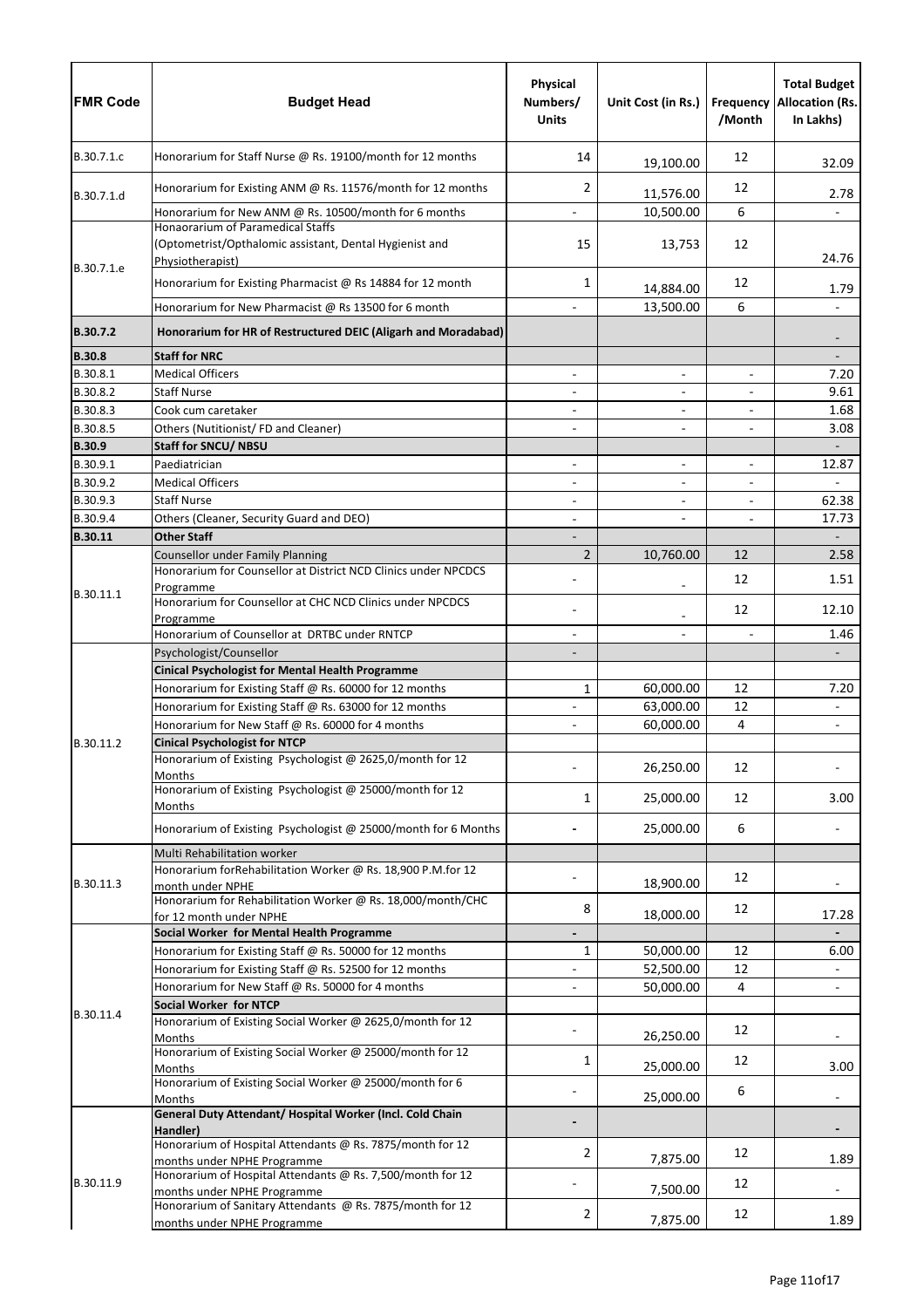| <b>FMR Code</b> | <b>Budget Head</b>                                                                                                    | Physical<br>Numbers/<br><b>Units</b> | Unit Cost (in Rs.)       | /Month                   | <b>Total Budget</b><br><b>Frequency Allocation (Rs.</b><br>In Lakhs) |
|-----------------|-----------------------------------------------------------------------------------------------------------------------|--------------------------------------|--------------------------|--------------------------|----------------------------------------------------------------------|
|                 | Honorarium of Sanitary Attendants @ Rs. 7,500/month for 12<br>months under NPHE Programme                             |                                      | 7,500.00                 | 12                       |                                                                      |
|                 | Others (Audiometrics Asstt., Instructor for Hearing Imapired                                                          |                                      |                          |                          |                                                                      |
|                 | Children, Multi Task Worker, Field Worker)                                                                            |                                      |                          |                          |                                                                      |
| B.30.11.17      | Honorarium of Multi Task Worker @ Rs. 12000/month for 12<br>month                                                     | 1                                    | 12,000.00                | 12                       | 1.44                                                                 |
| B.30.11.19      | Rogi Sahayta Kendra                                                                                                   |                                      |                          |                          |                                                                      |
| <b>B.30.13</b>  | <b>Administrative Staff</b>                                                                                           |                                      |                          |                          |                                                                      |
|                 | Case Registry Asstt for Mental Health Programme                                                                       |                                      |                          |                          |                                                                      |
| B.30.13.7       | Honorarium for Existing Staff @ Rs. 10000 for 12 months                                                               | 1                                    | 10,000.00                | 12                       | 1.20                                                                 |
|                 | Honorarium for New Staff @ Rs. 10000 for 4 months                                                                     |                                      | 10,000.00                | 4                        |                                                                      |
| B.30.13.12      | Cold Chain Handler                                                                                                    |                                      |                          |                          | 5.28                                                                 |
| <b>B.30.17</b>  | <b>Others</b>                                                                                                         |                                      |                          |                          |                                                                      |
|                 | Honorarium to ICTC counsellors for Adolescent Health activities                                                       |                                      |                          |                          |                                                                      |
| B.30.17.1       | Honorariumof Counsellors under RKSK                                                                                   |                                      |                          |                          |                                                                      |
|                 | Honorarium of AH counselor DH level (1st & 2nd phase) @ Rs.                                                           | 2                                    |                          | 12                       |                                                                      |
|                 | 14585 per month for 12 month                                                                                          |                                      | 14,585.00                |                          | 3.50                                                                 |
|                 | Honorarium of AH counselor DH/MC & CHC level @ 13891 per                                                              |                                      | 13,891.00                | 12                       |                                                                      |
|                 | month for 12 month<br>AH counselor @ Rs.13230 per month for 12 month                                                  |                                      | 13,230.00                | 12                       |                                                                      |
|                 | Honorarium of vacant AH counselorat DH/MC & CHC level @                                                               |                                      |                          |                          |                                                                      |
|                 | 12600 per month for 9 months                                                                                          |                                      | 12,600.00                | 9                        |                                                                      |
| <b>B.30.18</b>  | Incentive/ Awards etc. to SN, ANMs etc. (Including group/team<br>based incentives at sub-centre/PHC for primary care) |                                      |                          |                          |                                                                      |
| B.30.18.1       | HRP identification and followup incentive for ANM                                                                     |                                      | $\overline{\phantom{0}}$ | $\overline{\phantom{a}}$ | 7.20                                                                 |
| B.30.18.2       | Performance based incentive for ANM at HPDs only                                                                      |                                      |                          | $\blacksquare$           |                                                                      |
| B.30.19         | <b>Other Incentives Schemes</b>                                                                                       |                                      |                          |                          |                                                                      |
| B.30.19.1       | Performance based incentive under Maternal Health for LSCS at<br>DHW / DCH in HPDs                                    |                                      |                          |                          |                                                                      |
| B.30.19.2       | FRU Opratinalisation for Gynae and Anesthetist Specialist on call<br>from Government Sector for NHPD & HPDs           |                                      | 3,000.00                 |                          | 2.52                                                                 |
| B.30.19.3       | FRU Opratinalisation for Gynae Specialist/ Surgeon on call from<br>Private Sector for NHPD & HPDs                     |                                      | 6,500.00                 |                          | 2.73                                                                 |
| B.30.19.4       | FRU Opratinalisation for Anesthetist Specialist on call from Private<br>Sector for NHPD & HPDs                        |                                      | 3,000.00                 |                          | 1.53                                                                 |
| B.30.19.5       | Performance based Incentives to RMNCHA Counselors in Family<br>Planning                                               | 150                                  | 50.00                    | 1                        | 0.08                                                                 |
| <b>B.30.21</b>  | EPF (Employer's contribution) @ 13.36% for salaries $\leq$ Rs.15,000<br>pm                                            |                                      |                          |                          | 31.06                                                                |
|                 | Sub total of Human Resource                                                                                           |                                      |                          |                          | 1,298.39                                                             |
|                 | <b>Total of Mission Flexipool</b>                                                                                     |                                      |                          |                          | 2,440.20                                                             |
|                 |                                                                                                                       |                                      |                          |                          |                                                                      |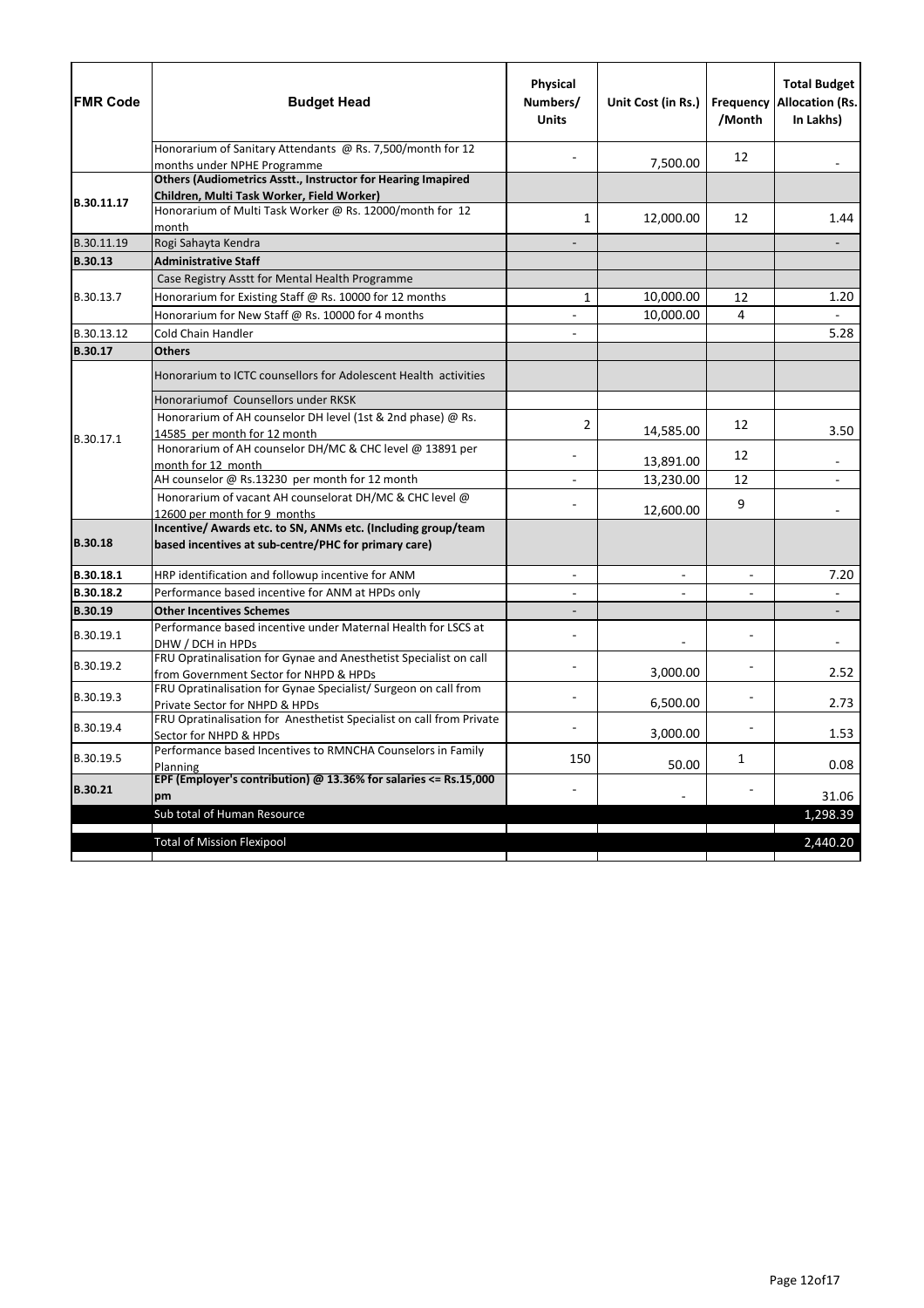| <b>FMR Code</b> | <b>Budget Head</b>                                                                                                        | Physical<br>Numbers/<br><b>Units</b> | Unit Cost (in Rs.)                                   | /Month                   | <b>Total Budget</b><br>Frequency Allocation (Rs.<br>In Lakhs) |
|-----------------|---------------------------------------------------------------------------------------------------------------------------|--------------------------------------|------------------------------------------------------|--------------------------|---------------------------------------------------------------|
| $\mathsf C$     | <b>IMMUNISATION</b><br>RI strengthening project (Review meeting, Mobility support,                                        |                                      |                                                      |                          |                                                               |
| C.1             | <b>Outreach services etc.)</b>                                                                                            |                                      |                                                      |                          |                                                               |
| C.1.a           | Mobility Support for supervision for district level officers.                                                             | $\overline{\phantom{a}}$             | $\overline{\phantom{a}}$                             | $\overline{\phantom{a}}$ | 2.50                                                          |
| C.1.d           | Quarterly review meetings exclusive for RI at district level with                                                         |                                      |                                                      |                          |                                                               |
|                 | Block MOs, CDPO, and other stake holders                                                                                  |                                      |                                                      |                          | 0.16<br>4.13                                                  |
| C.1.e           | Quarterly review meetings exclusive for RI at block level<br>Focus on slum & underserved areas in urban areas/alternative |                                      | $\overline{\phantom{0}}$                             |                          |                                                               |
| C.1.f           | vaccinator for slums (only where regular ANM under NUHM not<br>engaged)                                                   |                                      |                                                      |                          |                                                               |
| C.1.h           | Alternative vaccine delivery in hard to reach areas                                                                       |                                      | $\overline{\phantom{0}}$                             |                          | 4.61                                                          |
| C.1.i           | Alternative Vaccine Delivery in other areas                                                                               | $\overline{\phantom{a}}$             | $\overline{\phantom{a}}$                             | $\overline{\phantom{a}}$ | 15.32                                                         |
| C.1.j           | To develop microplan at sub-centre level                                                                                  |                                      |                                                      |                          | 0.38                                                          |
| C.1.k           | For consolidation of micro plans at block level                                                                           |                                      | -                                                    |                          | 0.25                                                          |
| C.1.1           | POL for vaccine delivery from State to district and from district to<br>PHC/CHCs                                          |                                      | $\qquad \qquad -$                                    |                          | 1.50                                                          |
| C.1.m           | Consumables for computer including provision for internet access                                                          |                                      | $\qquad \qquad -$                                    |                          | 0.05                                                          |
| C.1.n           | Red/Black plastic bags etc.                                                                                               | $\overline{\phantom{a}}$             | $\overline{\phantom{0}}$                             | $\overline{\phantom{a}}$ | 1.41                                                          |
| C.1.0           | Hub Cutter/Bleach/Hypochlorite solution/ Twin bucket                                                                      |                                      |                                                      |                          | 0.28<br>0.79                                                  |
| C.1.p<br>C.1.q  | Safety Pits<br>State specific requirement                                                                                 |                                      | $\overline{\phantom{0}}$                             | $\overline{a}$           | 6.11                                                          |
| C.1.r           | Teeka Express Operational Cost                                                                                            | $\overline{\phantom{a}}$             | $\overline{\phantom{a}}$<br>$\overline{\phantom{0}}$ | $\overline{\phantom{a}}$ |                                                               |
| C.2             | <b>Salary of Contractual Staffs</b>                                                                                       |                                      |                                                      |                          |                                                               |
| C.2.2           | Computer Assistants support for District level                                                                            |                                      | $\overline{\phantom{a}}$                             |                          | 1.46                                                          |
| C.4             | <b>Cold chain maintenance</b>                                                                                             |                                      | $\overline{\phantom{0}}$                             |                          | 0.32                                                          |
| C.5             | <b>ASHA Incentive</b>                                                                                                     |                                      |                                                      |                          | 78.31                                                         |
|                 |                                                                                                                           |                                      |                                                      |                          |                                                               |
|                 | Sub total of RI                                                                                                           |                                      |                                                      |                          | 117.56                                                        |
| $\mathsf D$     | National Iodine Difficiency & Disorder Control Programme                                                                  |                                      |                                                      |                          |                                                               |
| D <sub>6</sub>  | Printing of format for ASHA                                                                                               |                                      | 5,000.00                                             | $\mathbf{1}$             |                                                               |
|                 | <b>National Disease Control Programme (NDCP)</b>                                                                          |                                      |                                                      |                          |                                                               |
|                 |                                                                                                                           |                                      |                                                      |                          |                                                               |
| E<br>E.1        | INTEGRATED DISEASE SURVEILLANCE PROGRAMME (IDSP)<br>REMUNERATION FOR CONTRACTUAL HUMAN RESOURCE                           |                                      |                                                      |                          |                                                               |
| E.1.4           |                                                                                                                           |                                      | $\overline{\phantom{a}}$                             |                          |                                                               |
| E.1.5           | <b>State Consultant (Training)</b>                                                                                        |                                      |                                                      | $\overline{\phantom{a}}$ | 1.00<br>1.00                                                  |
| E.1.9           | <b>State Entomologist</b><br>Honorarium of District Epidemiologists                                                       |                                      | $\overline{\phantom{0}}$                             |                          | 6.30                                                          |
| E.1.11          | Honorarium of District Data Manager                                                                                       |                                      |                                                      |                          | 2.69                                                          |
| E.1.12          | Data Entry Operator*                                                                                                      |                                      |                                                      |                          | 3.18                                                          |
| E.2             | <b>TRAINING</b>                                                                                                           |                                      |                                                      |                          |                                                               |
| E.2.3           | Hospital Pharmacists/Nurses Training (1 day)                                                                              |                                      | $\overline{a}$                                       |                          | $\overline{a}$                                                |
| E.4             | <b>OPERATIONAL COSTS</b>                                                                                                  |                                      |                                                      |                          |                                                               |
|                 | MOBILITY: Travel Cost, POL, etc. during outbreak investigations and                                                       |                                      |                                                      |                          |                                                               |
| E.4.1           | field visits for monitoring programme activities at SSU & DSU on<br>need basis                                            |                                      |                                                      |                          | 1.56                                                          |
|                 | Office expenses on telephone, fax, Broadband Expenses, Weekly                                                             |                                      |                                                      |                          |                                                               |
| E.4.2           | Alert Bulletin/Annual Disease Surveillance report, minor repairs                                                          |                                      |                                                      |                          | 1.25                                                          |
|                 | and AMC of IT/office equipment supplied under IDSP, Meetings                                                              |                                      |                                                      |                          |                                                               |
|                 | and other miscellaneous expenditures etc.                                                                                 |                                      |                                                      |                          |                                                               |
|                 | Sub total of IDSP                                                                                                         |                                      |                                                      |                          | 16.97                                                         |
| F               | <b>NVBDCP</b>                                                                                                             |                                      |                                                      |                          |                                                               |
|                 |                                                                                                                           |                                      |                                                      |                          |                                                               |
| F.1.1           | <b>Malaria</b>                                                                                                            |                                      |                                                      |                          |                                                               |
| F.1.1.a.ii      | District VBD Consultant @ Rs.24039/month for 4 months                                                                     |                                      | $\qquad \qquad -$                                    |                          |                                                               |
| F.1.1.b         | ASHA Incentive/ Honorarium                                                                                                |                                      |                                                      |                          | 0.16                                                          |
| F.1.1.d         | Monitoring, Evaluation & Supervision & Epidemic Preparedness<br>including mobility & NAMMIS and MPW monitoring incentive  |                                      |                                                      |                          | 0.40                                                          |
|                 |                                                                                                                           |                                      |                                                      |                          |                                                               |
| F.1.1.e         | PPP / NGO and Intersectoral Convergence                                                                                   |                                      |                                                      |                          | 0.02                                                          |
| F.1.1.f         | Training / Capacity Building<br>(@Rs 97230/batch as per RCH training norms)                                               |                                      |                                                      |                          | 1.94                                                          |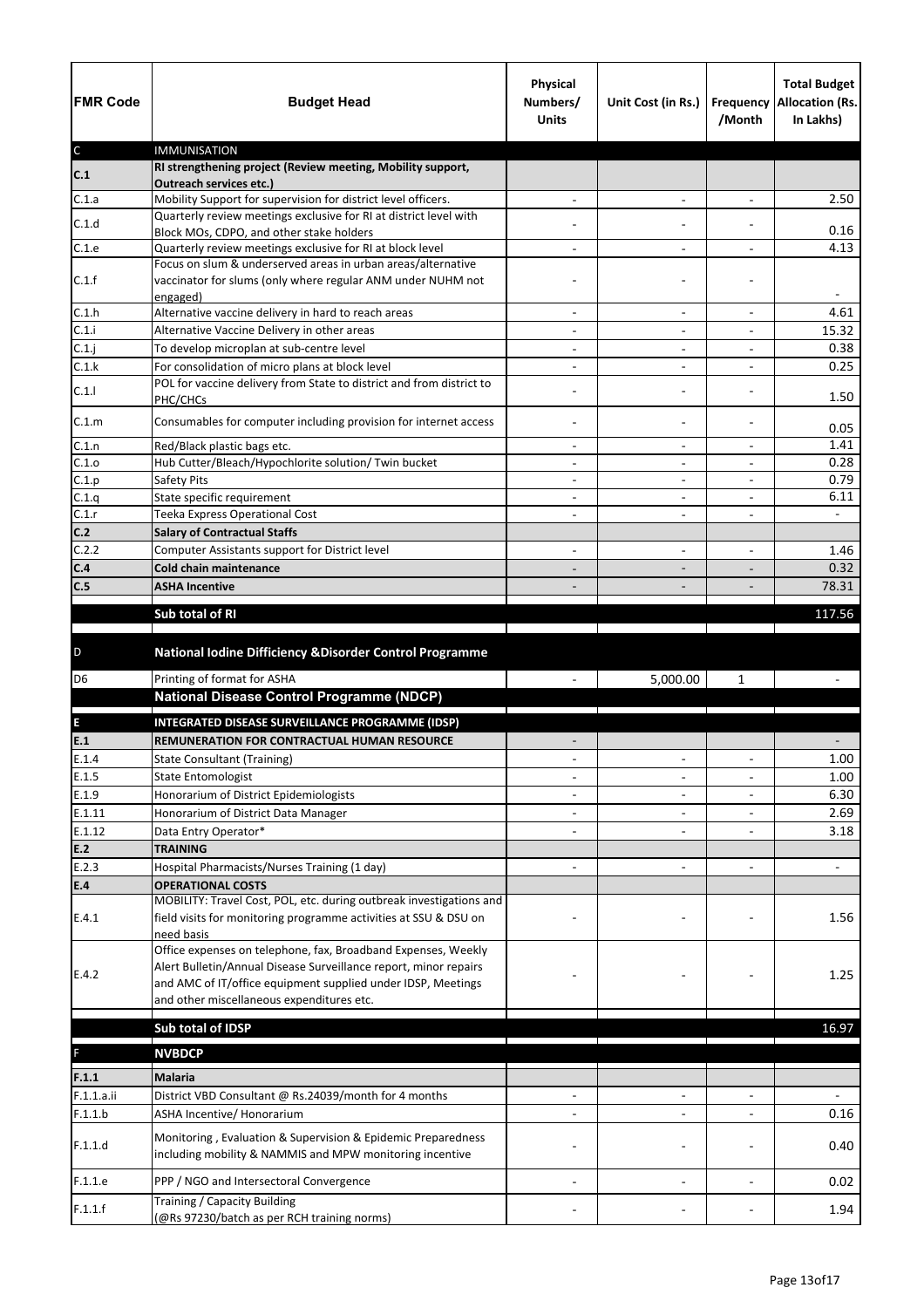| <b>FMR Code</b> | <b>Budget Head</b>                                                                                                                                                                                                                                                                                                                                             | Physical<br>Numbers/<br><b>Units</b> | Unit Cost (in Rs.)           | Frequency<br>/Month          | <b>Total Budget</b><br><b>Allocation (Rs.</b><br>In Lakhs) |
|-----------------|----------------------------------------------------------------------------------------------------------------------------------------------------------------------------------------------------------------------------------------------------------------------------------------------------------------------------------------------------------------|--------------------------------------|------------------------------|------------------------------|------------------------------------------------------------|
| F.1.2           | Dengue & Chikungunya                                                                                                                                                                                                                                                                                                                                           |                                      |                              |                              |                                                            |
| F.1.2.a(ii)     | Sentinel surveillance Hospital recurrent                                                                                                                                                                                                                                                                                                                       | $\overline{\phantom{a}}$             | $\qquad \qquad \blacksquare$ | $\qquad \qquad \blacksquare$ |                                                            |
| F.1.2.c         | Monitoring/supervision and Rapid response                                                                                                                                                                                                                                                                                                                      |                                      |                              |                              | 0.43                                                       |
| F.1.2.d         | Epidemic preparedness                                                                                                                                                                                                                                                                                                                                          |                                      | $\overline{\phantom{a}}$     |                              | 0.19                                                       |
| F.1.2.f         | Vector Control, environmental management & fogging machine                                                                                                                                                                                                                                                                                                     |                                      |                              |                              | 0.47                                                       |
| F.1.2.h         | <b>Training / Workshop</b>                                                                                                                                                                                                                                                                                                                                     | $\overline{\phantom{a}}$             | $\overline{\phantom{a}}$     | $\overline{\phantom{a}}$     | 0.12                                                       |
| F.1.3           | Acute Encephalitis Syndrome (AES)/ Japanese Encephalitis (JE)                                                                                                                                                                                                                                                                                                  |                                      |                              |                              |                                                            |
| F.1.3.a         | Strengthening of Sentinel sites which will include Diagnostics and<br>Case Management, supply of kits by Gol                                                                                                                                                                                                                                                   |                                      |                              |                              |                                                            |
| F.1.3.d         | Monitoring and supervision                                                                                                                                                                                                                                                                                                                                     | $\overline{\phantom{a}}$             | $\qquad \qquad \blacksquare$ | $\overline{\phantom{a}}$     |                                                            |
|                 | ICU Establishment in endemic districts                                                                                                                                                                                                                                                                                                                         | $\overline{a}$                       | $\blacksquare$               | $\overline{a}$               |                                                            |
| $F.1.3.$ j      | 05 Medical Officer, 20 Staff nurse (for 6 Months), as per Gol Norms.                                                                                                                                                                                                                                                                                           |                                      | $\overline{\phantom{a}}$     | $\overline{a}$               |                                                            |
|                 | <b>Ancilary Staff for PICUs</b>                                                                                                                                                                                                                                                                                                                                |                                      |                              |                              |                                                            |
| F.1.3.m         | ASHA incentive for referral of AES/JE cases to the nearest                                                                                                                                                                                                                                                                                                     |                                      |                              |                              |                                                            |
|                 | CHC/DH/Medical College                                                                                                                                                                                                                                                                                                                                         |                                      |                              |                              |                                                            |
| F.1.4           | <b>Lymphatic Filariasis</b>                                                                                                                                                                                                                                                                                                                                    |                                      |                              |                              |                                                            |
| F.1.4.a         | State Task Force, State Technical Advisory Committee<br>meeting, printing of forms/registers, mobility support, district<br>coordination meeting, sensitization of media etc., morbidity<br>management, monitoring & supervision and mobility support<br>for Rapid Response Team and contingency support (printing<br>and IEC to be budgeted under B.10.6.9.d) |                                      |                              |                              |                                                            |
| F.1.4.b         | Microfilaria Survey<br>(@ Rs50000 each MDA district)                                                                                                                                                                                                                                                                                                           |                                      |                              |                              |                                                            |
| F.1.4.c         | Monitoring & Evaluation (Post MDA assessment by medical<br>colleges (Govt. & private)/ICMR institutions)<br>(@Rs.15000 each MDA district)                                                                                                                                                                                                                      |                                      |                              |                              |                                                            |
| F.1.4.d         | Training/sensitization of district level officers on ELF and drug<br>distributors including peripheral health workers                                                                                                                                                                                                                                          |                                      |                              |                              |                                                            |
| F.1.4.e         | Honorarium for Drug Administrators including ASHAs and<br>supervisors involved in MDA<br>(@Appx drug distributor X Rs.600max)                                                                                                                                                                                                                                  |                                      |                              |                              |                                                            |
| F.1.4.h         | Post-MDA surveillance<br>(for TAS passed districts only @ 70000per district)                                                                                                                                                                                                                                                                                   |                                      |                              |                              |                                                            |
| F.1.5           | Kala-azar                                                                                                                                                                                                                                                                                                                                                      |                                      |                              |                              |                                                            |
| F.1.5           | Case search/ Camp Approach                                                                                                                                                                                                                                                                                                                                     | $\overline{\phantom{a}}$             | $\overline{\phantom{a}}$     | $\overline{a}$               |                                                            |
| F.1.5.a         | Spray Pumps & accessories                                                                                                                                                                                                                                                                                                                                      |                                      |                              |                              |                                                            |
| F.1.5.b         | Operational cost for spray including spray wages                                                                                                                                                                                                                                                                                                               | $\overline{\phantom{a}}$             | $\overline{\phantom{a}}$     | $\overline{\phantom{a}}$     |                                                            |
| F.1.5.c         | Mobility/POL/supervision                                                                                                                                                                                                                                                                                                                                       |                                      |                              |                              |                                                            |
| F.1.5.d         | Monitoring & Evaluation<br>Training for spraying                                                                                                                                                                                                                                                                                                               |                                      | $\overline{\phantom{a}}$     |                              |                                                            |
| F.1.5.e         |                                                                                                                                                                                                                                                                                                                                                                |                                      |                              |                              |                                                            |
|                 | <b>Sub total of NVBDCP</b>                                                                                                                                                                                                                                                                                                                                     |                                      |                              |                              | 3.73                                                       |
|                 |                                                                                                                                                                                                                                                                                                                                                                |                                      |                              |                              |                                                            |
| G               | <b>NLEP</b>                                                                                                                                                                                                                                                                                                                                                    |                                      |                              |                              |                                                            |
| G.1.            | <b>Case detection &amp; Management</b>                                                                                                                                                                                                                                                                                                                         |                                      |                              |                              |                                                            |
| G.1.2           | Services in Urban Areas                                                                                                                                                                                                                                                                                                                                        |                                      |                              |                              | 1.14                                                       |
| G.1.3           | <b>Extended ASHA involvement</b>                                                                                                                                                                                                                                                                                                                               |                                      |                              |                              |                                                            |
| G.1.3.a         | Sensitization for ASHA                                                                                                                                                                                                                                                                                                                                         | 400                                  | 100.00                       | $\mathbf{1}$                 | 0.40                                                       |
| G.1.3.b         | Incentive for case detection and treatment completion                                                                                                                                                                                                                                                                                                          |                                      |                              |                              |                                                            |
| G.1.3.b.i       | Detection                                                                                                                                                                                                                                                                                                                                                      |                                      |                              |                              |                                                            |
| G.1.3.b.ii      | PB treatment completion                                                                                                                                                                                                                                                                                                                                        | 21                                   | 400.00                       | $\mathbf{1}$                 | 0.08                                                       |
| G.1.3.b.iii     | <b>MB treatment Completion</b>                                                                                                                                                                                                                                                                                                                                 | 14                                   | 600.00                       | $\mathbf{1}$                 | 0.08                                                       |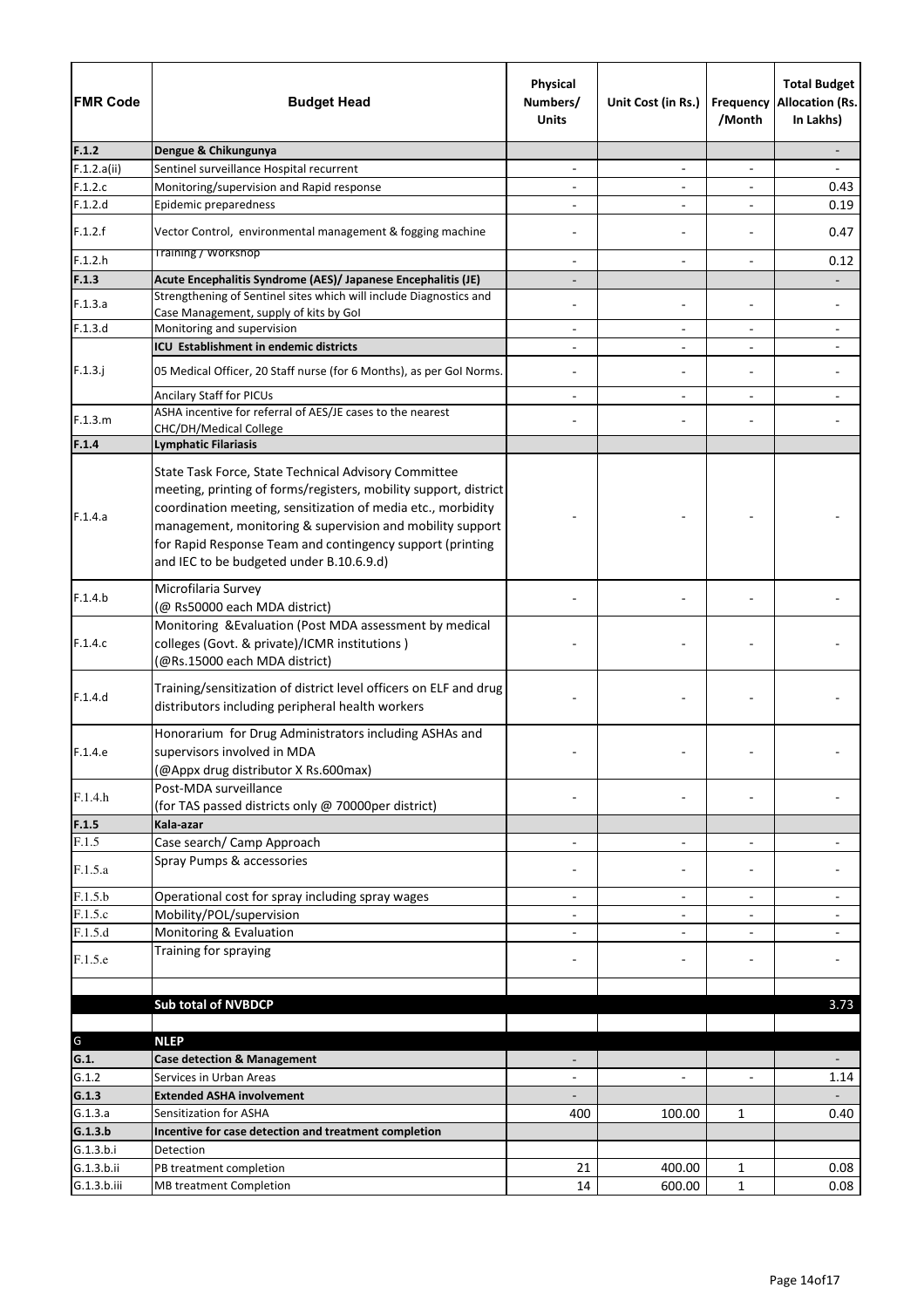| <b>FMR Code</b>      | <b>Budget Head</b>                                                                                                                                                     | <b>Physical</b><br>Numbers/<br><b>Units</b> | Unit Cost (in Rs.)           | /Month         | <b>Total Budget</b><br><b>Frequency Allocation (Rs.</b><br>In Lakhs) |
|----------------------|------------------------------------------------------------------------------------------------------------------------------------------------------------------------|---------------------------------------------|------------------------------|----------------|----------------------------------------------------------------------|
| G.2                  | DPMR: MCR footwear, Aids and appliances, Welfare allowance to<br>patients for RCS, Support to govt. institutions for RCS                                               |                                             |                              |                |                                                                      |
| G.2.1                | <b>MCR</b>                                                                                                                                                             | 100                                         | 300.00                       | $\mathbf{1}$   | 0.30                                                                 |
| G.2.2                | Aids/Appliance                                                                                                                                                         | 1                                           | 17,000.00                    | $\mathbf{1}$   | 0.17                                                                 |
| G.2.3                | Welfare/RCS                                                                                                                                                            |                                             | 8,000.00                     | $\mathbf{1}$   | $\qquad \qquad -$                                                    |
| G.2.4                | At Institute                                                                                                                                                           |                                             | 5,000.00                     | $\mathbf{1}$   |                                                                      |
| G.3.2.b<br>G.3.2.b.i | Contractual Staff at District level (All service delivery to be<br>budgeted under B.30)<br>District Leprosy consultant                                                 |                                             | 34,650.00                    | 12             | $\qquad \qquad \blacksquare$                                         |
| G.4.                 | <b>Programme Management</b>                                                                                                                                            | $\overline{\phantom{a}}$                    |                              |                |                                                                      |
| G.4.1                | <b>Travel Cost and Review Meeting</b>                                                                                                                                  |                                             |                              |                |                                                                      |
| G.4.1.b              | Travel expenses - Contractual Staff at District level                                                                                                                  | $\mathbf{1}$                                | 25,000.00                    | 1              | 0.25                                                                 |
| G.4.3                | <b>Office Operation &amp; Maintenance</b>                                                                                                                              |                                             |                              |                |                                                                      |
| G.4.3.b              | Office operation - District Cell                                                                                                                                       | $\mathbf{1}$                                | 35,000.00                    | $\mathbf{1}$   | 0.35                                                                 |
| G.4.4                | <b>Consumables</b>                                                                                                                                                     |                                             |                              |                |                                                                      |
| G.4.4.b              | <b>District Cell</b>                                                                                                                                                   | $\mathbf{1}$                                | 30,000.00                    | $\mathbf{1}$   | 0.30                                                                 |
| G.4.5                | <b>Mobility Support</b>                                                                                                                                                |                                             |                              |                |                                                                      |
| G.4.5.b              | District Cell                                                                                                                                                          | $\mathbf{1}$                                | 150,000.00                   | $\mathbf{1}$   | 1.50                                                                 |
| G.5                  | Others: travel expenses for regular staff.                                                                                                                             | $\mathbf{1}$                                | 20,000.00                    | $\mathbf{1}$   | 0.20                                                                 |
|                      |                                                                                                                                                                        |                                             |                              |                |                                                                      |
|                      | <b>Sub total of NLEP</b>                                                                                                                                               |                                             |                              |                | 4.78                                                                 |
|                      |                                                                                                                                                                        |                                             |                              |                |                                                                      |
| $\mathsf{H}%$        | <b>RNTCP</b>                                                                                                                                                           |                                             |                              |                |                                                                      |
| H.2                  | Laboratory Materials                                                                                                                                                   |                                             | $\overline{\phantom{0}}$     |                | 13.66                                                                |
| H.3                  | Honorarium/Counselling Charges                                                                                                                                         |                                             | $\overline{\phantom{0}}$     | $\blacksquare$ | 45.13                                                                |
| H.5                  | <b>Equipment Maintenance</b>                                                                                                                                           |                                             | $\qquad \qquad -$            |                | 1.14                                                                 |
| H.6                  | <b>Training</b>                                                                                                                                                        | $\overline{\phantom{a}}$                    | $\overline{\phantom{0}}$     |                | 7.78                                                                 |
| H.7                  | Vehicle Operation (POL & Maintenance)                                                                                                                                  | -                                           | $\overline{a}$               |                | 6.60                                                                 |
| H.8                  | Vehicle hiring                                                                                                                                                         |                                             |                              |                | 11.62                                                                |
| H.10                 | Medical Colleges (All service delivery to be budgeted under B.30)                                                                                                      |                                             | $\overline{a}$               |                | 1.15                                                                 |
| H.11                 | <b>Office Operation (Miscellaneous)</b>                                                                                                                                |                                             | $\overline{\phantom{0}}$     |                | 2.66                                                                 |
| H.12                 | Contractual Services (All service delivery to be budgeted under<br>B.30)                                                                                               |                                             | -                            |                | 78.81                                                                |
| H.13                 | Printing                                                                                                                                                               | $\overline{\phantom{0}}$                    | $\overline{\phantom{0}}$     | $\overline{a}$ | 1.83                                                                 |
| H.16                 | <b>Procurement of Vehicles</b>                                                                                                                                         |                                             | $\overline{\phantom{0}}$     |                |                                                                      |
| H.18                 | Patient Support & Transportation Charges                                                                                                                               |                                             | $\qquad \qquad -$            |                | 5.00                                                                 |
| H.19                 | <b>Supervision and Monitoring</b>                                                                                                                                      |                                             | $\overline{\phantom{0}}$     |                | 5.27                                                                 |
| H.20                 | Annual Increment (Programme Management Staff)                                                                                                                          |                                             |                              |                | 3.06                                                                 |
| H.21                 | EPF (Employer's contribution)                                                                                                                                          |                                             |                              |                | 0.20                                                                 |
|                      | <b>Sub total of RNTCP</b>                                                                                                                                              |                                             |                              |                | 183.89                                                               |
|                      |                                                                                                                                                                        |                                             |                              |                |                                                                      |
|                      | <b>Total of NDCP</b>                                                                                                                                                   |                                             |                              |                | 209.37                                                               |
|                      | Non Communicable Disease Control Programme (NCD)                                                                                                                       |                                             |                              |                |                                                                      |
|                      |                                                                                                                                                                        |                                             |                              |                |                                                                      |
|                      | <b>National Mental Health programme (NMHP)</b>                                                                                                                         |                                             |                              |                |                                                                      |
| J.1                  | <b>District Mental Health Programme</b>                                                                                                                                |                                             |                              |                |                                                                      |
| J.1.1                | A) Infrastructure for District DMHP Centre, Counseling Centre<br>under psychology deptt. In aselected college including crisis                                         |                                             |                              |                |                                                                      |
|                      | helpline setting up the centre, furniture, computer facilities,                                                                                                        |                                             |                              |                |                                                                      |
| J.1.2                | telephone etc.<br>Training of PHC Medical Officers, Nurses, Paramedical Workers &                                                                                      |                                             |                              |                |                                                                      |
| J.1.3                | Other Health Staff working under the DMHP<br>Targeted interventions at community level Activities &<br>interventions targeted at schools, colleges, workplaces, out of |                                             |                              |                | 12.00                                                                |
|                      | school adolescents, urban slums and suicide prevention.                                                                                                                |                                             | $\qquad \qquad \blacksquare$ |                |                                                                      |
| J.1.4                | Equipments<br>Operational expenses of the district centre : rent, telephone                                                                                            |                                             | $\qquad \qquad -$            |                |                                                                      |
| J.1.5                | exnenses, website etc                                                                                                                                                  |                                             | $\qquad \qquad -$            |                | 0.10                                                                 |
| J.1.7                | Miscellaneous/ Travel/ Contingency                                                                                                                                     |                                             |                              |                | 4.50                                                                 |
|                      |                                                                                                                                                                        |                                             |                              |                |                                                                      |
|                      | <b>Sub total of NMHP</b>                                                                                                                                               |                                             |                              |                | 16.60                                                                |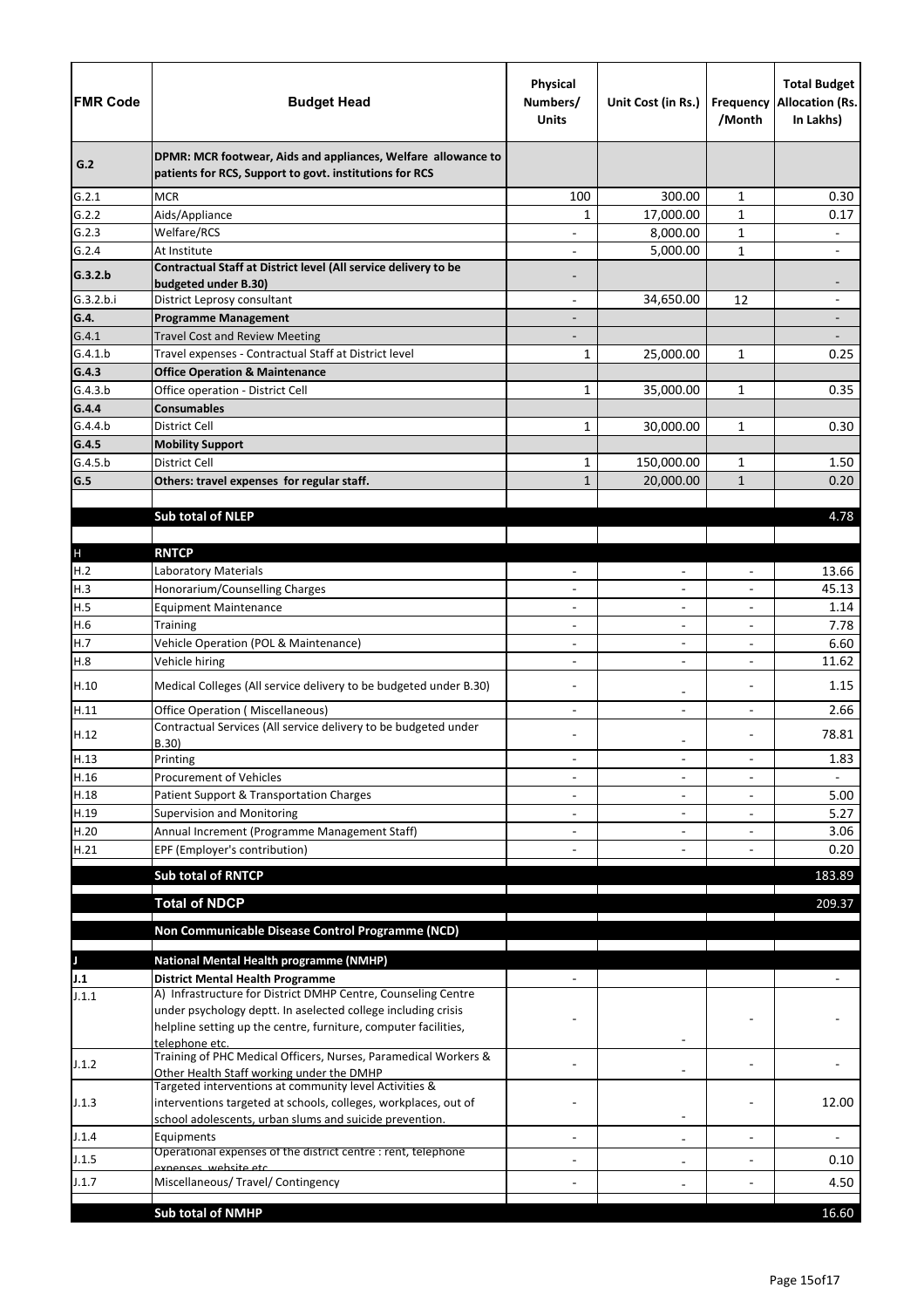| <b>FMR Code</b>  | <b>Budget Head</b>                                                                              | <b>Physical</b><br>Numbers/<br><b>Units</b> | Unit Cost (in Rs.) | Frequency<br>/Month | <b>Total Budget</b><br><b>Allocation (Rs.</b><br>In Lakhs) |
|------------------|-------------------------------------------------------------------------------------------------|---------------------------------------------|--------------------|---------------------|------------------------------------------------------------|
|                  | National Programme for the Healthcare of the Elderly                                            |                                             |                    |                     |                                                            |
| K                | (NPHCE)                                                                                         |                                             |                    |                     |                                                            |
| K.1              | <b>Recurring Grant-in-Aid</b>                                                                   |                                             |                    |                     |                                                            |
| K.1.1<br>K.1.1.1 | <b>District Hospital</b><br>Machinery & Equipment @ Rs.3.00 lakh per unit                       |                                             | 150,000.00         | 12                  | 1.50                                                       |
| K.1.4            | <b>Sub-Centre</b>                                                                               |                                             |                    |                     |                                                            |
| K.1.4.1          | Aids and Appliances @ Rs.0.30 lakh per Sub-Centre                                               | 326                                         | 15,000.00          | 1                   | 48.90                                                      |
|                  | <b>Sub total of NPHCE</b>                                                                       |                                             |                    |                     | 50.40                                                      |
|                  |                                                                                                 |                                             |                    |                     |                                                            |
| ${\sf M}$<br>M.1 | <b>National Tobacco Control Programme (NTCP)</b><br><b>District Tobacco Control Cell (DTCC)</b> |                                             |                    |                     |                                                            |
| M.1.1            | <b>Training/ Sensitization Prog.</b>                                                            |                                             |                    |                     |                                                            |
| M.1.1.1          | 2 Orientation of Stakeholder organizations @ Rs. 54267 per                                      | 2                                           | 54,267.00          | 1                   | 1.09                                                       |
| M.1.1.2          | Orientation<br>Training of Health Professionals                                                 | $\overline{2}$                              | 55,000.00          | 1                   | 1.10                                                       |
| M.1.1.3          | <b>Orientation of Law Enforcers</b>                                                             | 2                                           |                    | 1                   |                                                            |
|                  | Training of PRI's representatives/ Police personnel/ Teachers/                                  |                                             | 70,000.00          |                     | 1.40                                                       |
| M.1.1.4          | Transport personnel/ NGO personnel/ other stakeholders                                          | 1                                           | 84,507.00          | 1                   | 0.85                                                       |
| M.1.1.5          | Other Trainings/Orientations - sessions incorporated in other's<br>training                     | 1                                           | 55,507.00          | 1                   | 0.56                                                       |
| M.1.2            | <b>School Programme</b>                                                                         |                                             |                    |                     |                                                            |
| M.1.2.1          | Coverage of Public School                                                                       | 5                                           | 10,000.00          | 1                   | 0.50                                                       |
| M.1.2.2          | Coverage of Pvt. School                                                                         | 10                                          | 10,500.00          | 1                   | 1.05                                                       |
| M.1.2.3          | Coverage of Public School in other's school programme                                           | 10                                          | 10,500.00          | 1                   | 1.05                                                       |
| M.1.2.4          | Coverage of Pvt. School in other's school programme                                             | 10                                          | 9,000.00           | 1                   | 0.90                                                       |
| M.1.2.5          | Sensitization campaign for college students                                                     | 35                                          | 10,000.00          | $\mathbf{1}$        | 3.50                                                       |
| M.1.3            | <b>Flexible pool</b>                                                                            |                                             |                    |                     |                                                            |
| M.1.3.1          | <b>District level Coordination Committee</b>                                                    | 4                                           | 2,500.00           | 1                   | 0.10                                                       |
| M.1.3.2          | Monitoring Committee on Section 5                                                               | 4                                           | 2,000.00           | 1                   | 0.08                                                       |
| M.1.3.3          | <b>Enforcement Squads</b>                                                                       | 4                                           | 5,000.00           | 1                   | 0.20                                                       |
| M.1.3.4          | Baseline/Endline surveys/ Research studies                                                      | 2                                           | 100,000.00         | 1                   | 2.00                                                       |
| M.1.3.5          | Misc./Office Expenses for all 75 districts and DEO for 14 Existing                              | 1                                           | 455,120.00         | 1                   | 4.55                                                       |
|                  | district @Rs. 12000/month for 12 months                                                         | 1                                           | 12,000.00          | 12                  | 1.44                                                       |
| M.1.4            | <b>Manpower Support</b>                                                                         |                                             |                    |                     |                                                            |
|                  | Honorarium of Existing District Consultant Rs. 40000/months for 12                              | 1                                           |                    | 12                  |                                                            |
| M.1.4.1          | momths<br>Honorarium of New District Consultant Rs. 40000/months for 6                          |                                             | 40,000.00          |                     | 4.80                                                       |
|                  | momths                                                                                          |                                             | 40,000.00          | 6                   | $\overline{\phantom{a}}$                                   |
| M.1.4.2          | Social Worker                                                                                   |                                             |                    |                     | $\overline{\phantom{a}}$                                   |
| M.1.4.3          | Mobility Support @ Rs. 30000/month for 12 months                                                | $\mathbf{1}$                                | 300,000.00         | $\mathbf 1$         | 3.00                                                       |
| M.1.5            | <b>Non-Recurring Grants</b>                                                                     |                                             |                    |                     |                                                            |
| M.1.5.1          | Procurement of equipment @ Rs. 100000                                                           |                                             | 100,000.00         | $\mathbf 1$         |                                                            |
| M.2              | <b>Tobacco Cessation Centre (TCC)</b>                                                           |                                             |                    |                     |                                                            |
| M.2.1            | <b>Training &amp; Outreach</b>                                                                  |                                             |                    |                     |                                                            |
| M.2.1.1          | Weekly FGD with the tobacco users @ Rs. 1000 per week                                           | 1                                           | 1,000.00           | 52                  | 0.52                                                       |
| M.2.1.2          | Monthly meeting with the hospital staff @ 4000 per month                                        | 1                                           | 4,000.00           | 12                  | 0.48                                                       |
| M.2.2            | Contingency/Misc.                                                                               |                                             |                    |                     |                                                            |
| M.2.2.1          | Mobility support @ Rs. 5,000 p.m.                                                               | 1                                           | 5,000.00           | 12                  | 0.60                                                       |
| M.2.2.2          | Office Expenses @ 40,000 p.a.                                                                   | 1                                           | 40,000.00          | $\mathbf{1}$        | 0.40                                                       |
| M.2.3            | <b>Non-Recurring Grants</b>                                                                     |                                             |                    |                     |                                                            |
| M.2.3.1          | Procurement of equipment for Setting and Running TCC @ 2,50,000                                 |                                             | 250,000.00         | 1                   |                                                            |
|                  | Sub total of NTCP                                                                               |                                             |                    |                     | 30.16                                                      |
|                  |                                                                                                 |                                             |                    |                     |                                                            |